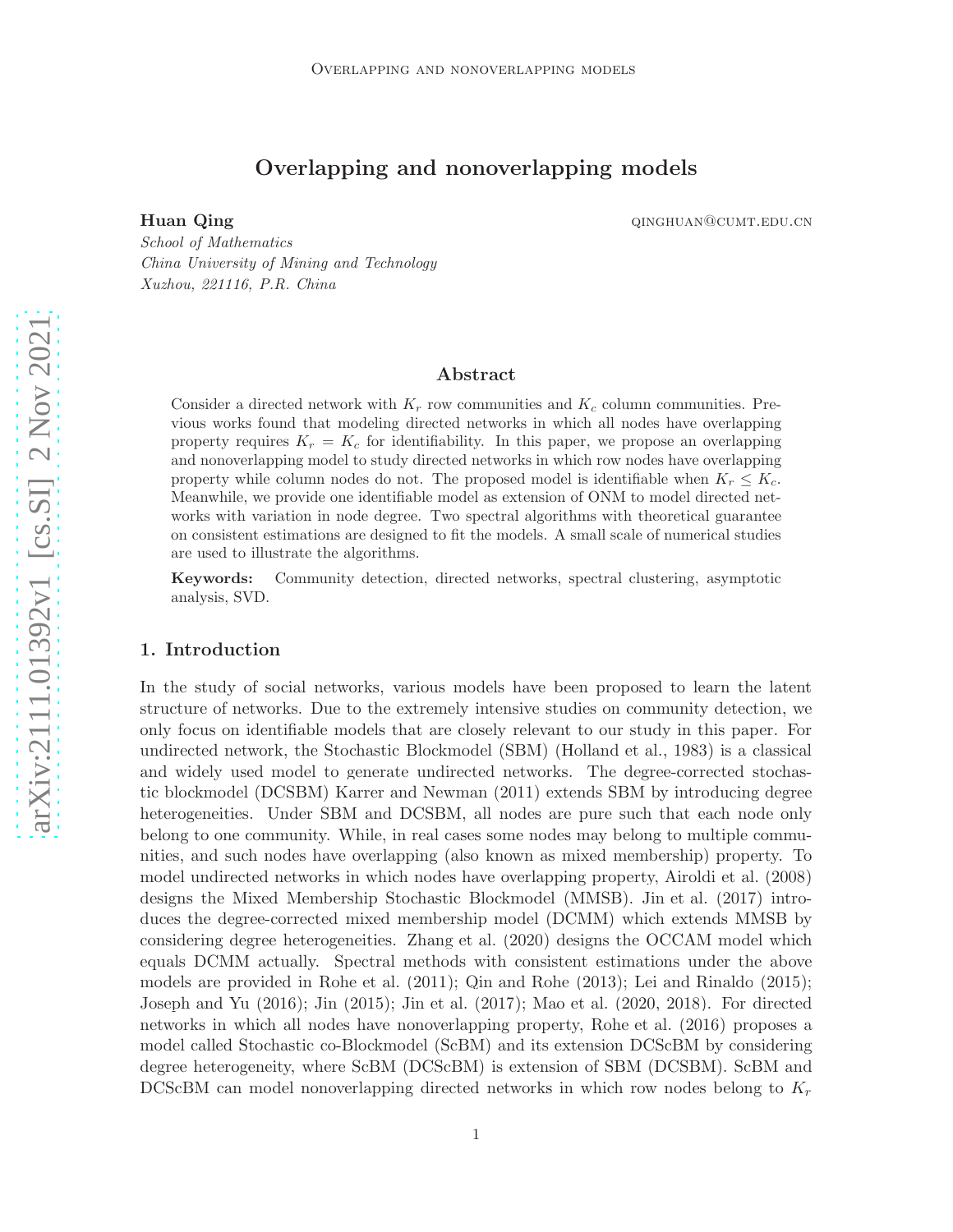row communities and column nodes belong to  $K_c$  column communities, where  $K_r$  can differ from  $K_c$ . [Zhou and A.Amini \(2019\)](#page-25-3); [Qing and Wang \(2021b](#page-25-4)) study the consistency of some adjacency-based spectral algorithms under ScBM. [Wang](#page-25-5) et al. [\(2020](#page-25-5)) studies the consistency of the spectral method D-SCORE under DCScBM when  $K_r = K_c$ . [Qing and Wang](#page-25-6) [\(2021a](#page-25-6)) designs directed mixed membership stochastic blockmodel (DiMMSB) as an extension of ScBM and MMSB to model directed networks in which all nodes have overlapping property. Meanwhile, DiMMSB can also be seen as an extension of the two-way blockmodels with Bernoulli distribution of [Airoldi et al. \(2013](#page-24-10)). All the above models are identifiable under certain conditions. The identifiability of ScBM and DCScBM holds even for the case when  $K_r \neq K_c$ . DiMMSB is identifiable only when  $K_r = K_c$ . Sure, SBM, DCSBM, MMSB, DCMM and OCCAM are identifiable when  $K_r = K_c$  since they model undirected networks. For all the above models, row nodes and column nodes have symmetric structural information such that they always have nonoverlapping property or overlapping property simultaneously. As shown by the identifiability of DiMMSB, to model a directed network in which all nodes have overlapping property, the identifiability of the model requires  $K_r = K_c$ . Naturally, there is a bridge model from ScBM to DiMMSB such that the bride model can model a directed network in which row nodes and column nodes have asymmetric structural information such that they have different overlapping property. In this paper, we introduce this model and name it as overlapping and nonoverlapping model.

Our contributions in this paper are as follows. We propose an identifiable model for directed networks, the overlapping and nonoverlapping model (ONM for short). ONM allows that nodes in a directed network can have different overlapping property. Without loss of generality, in a directed network, we let row nodes have overlapping property while column nodes do not. The proposed model is identifiable when  $K_r \leq K_c$ . Recall that the identifiability of ScBM modeling nonoverlapping directed networks holds even for the case  $K_r \neq K_c$ , and DiMMSB modeling overlapping directed networks is identifiable only when  $K_r = K_c$ , this is the reason we call ONM modeling directed networks in which row nodes have different overlapping property as column nodes as a bridge model from ScBM to DiMMSB. Similar as DCScBM is an extension of ScBM, we propose an identifiable model overlapping and degree-corrected nonoverlapping model (ODCNM) as extension of ONM by considering degree heterogeneity. We construct two spectral algorithms to fit ONM and ODCNM. We show that our method enjoy consistent estimations under mild conditions by delicate spectral analysis. Especially, our theoretical results under ODCNM match those under ONM when ODCNM degenerates to ONM.

**Notations.** We take the following general notations in this paper. For any positive integer m, let  $[m] := \{1, 2, \ldots, m\}$ . For a vector x and fixed  $q > 0$ ,  $||x||_q$  denotes its  $l_q$ -norm. For a matrix  $M, M'$  denotes the transpose of the matrix  $M, ||M||$  denotes the spectral norm,  $||M||_F$  denotes the Frobenius norm, and  $||M||_{2\rightarrow\infty}$  denotes the maximum l<sub>2</sub>-norm of all the rows of M. Let  $\sigma_i(M)$  be the *i*-th largest singular value of matrix M, and  $\lambda_i(M)$ denote the *i*-th largest eigenvalue of the matrix M ordered by the magnitude.  $M(i,:)$  and  $M(:,j)$  denote the *i*-th row and the *j*-th column of matrix M, respectively.  $M(S_r,:)$  and  $M(:, S_c)$  denote the rows and columns in the index sets  $S_r$  and  $S_c$  of matrix M, respectively. For any matrix M, we simply use  $Y = \max(0, M)$  to represent  $Y_{ij} = \max(0, M_{ij})$  for any *i*, *j*. For any matrix  $M \in \mathbb{R}^{m \times m}$ , let diag(M) be the  $m \times m$  diagonal matrix whose *i*-th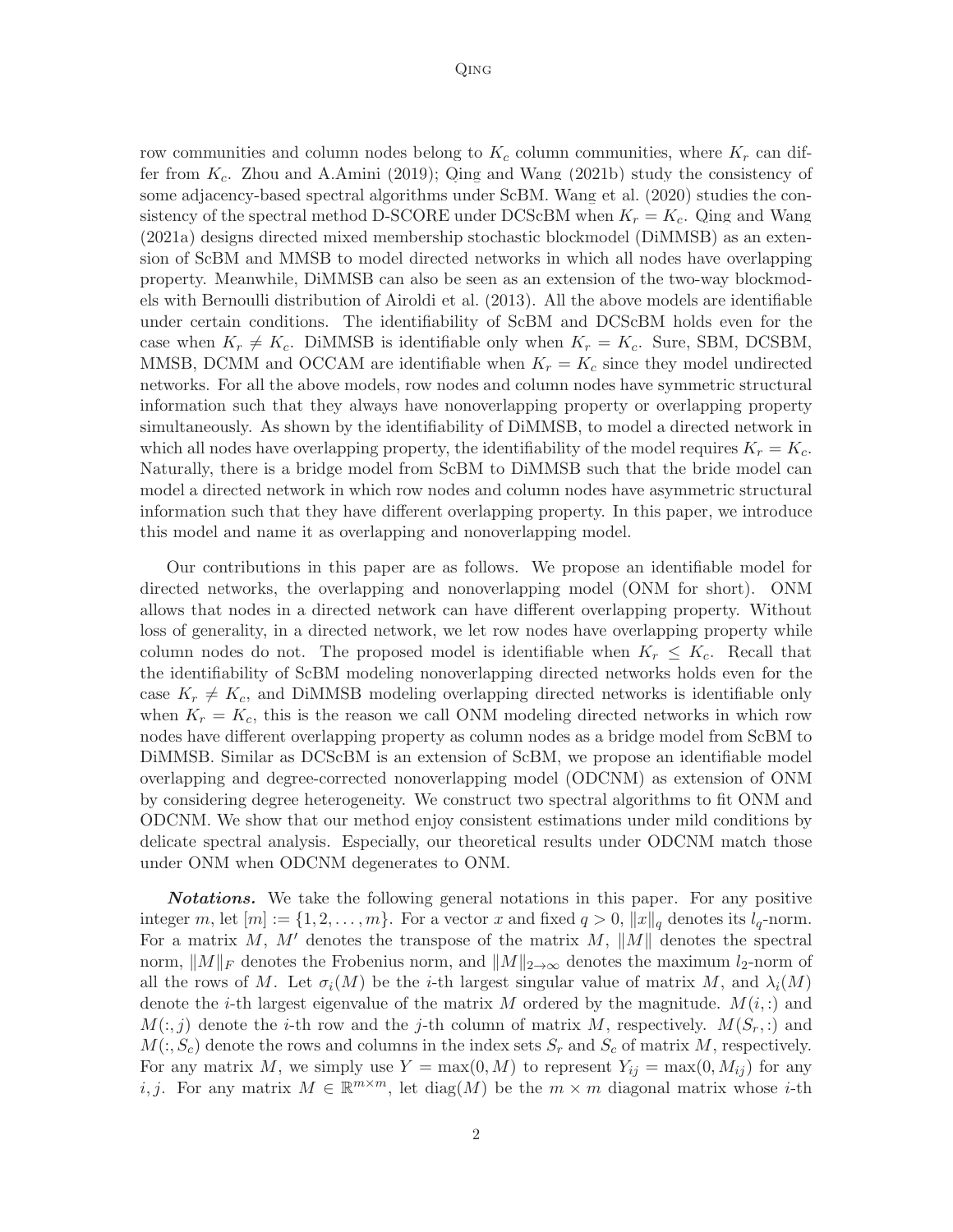diagonal entry is  $M(i, i)$ . **1** is a column vector with all entries being ones.  $e_i$  is a column vector whose i-th entry is 1 while other entries are zero.

## 2. The overlapping and nonoverlapping model

Consider a directed network  $\mathcal{N} = (V_r, V_c, E)$ , where  $V_r = \{1, 2, ..., n_r\}$  is the set of row nodes,  $V_c = \{1, 2, \ldots, n_c\}$  is the set of column nodes, and E is the set of edges from row nodes to column nodes. Note that since row nodes can be different from column nodes, we may have  $V_r \cap V_c = \emptyset$ , where  $\emptyset$  denotes the null set. In this paper, we use subscript r and c to distinguish terms for row nodes and column nodes. Let  $A \in \{0,1\}^{n_r \times n_c}$  be the bi-adjacency matrix of directed network N such that  $A(i_r, i_c) = 1$  if there is a directional edge from row node  $i_r$  to column node  $i_c$ , and  $A(i_r, i_c) = 0$  otherwise.

We propose a new block model which we call overlapping and nonoverlapping model (ONM for short). ONM can model directed networks whose row nodes belong to  $K_r$ overlapping row communities while column nodes belong to  $K_c$  nonoverlapping column communities.

For row nodes, let  $\Pi_r \in \mathbb{R}^{n_r \times K_r}$  be the membership matrix of row nodes such that

$$
\Pi_r(i_r,)\geq 0, \|\Pi_r(i_r,:)\|_1=1 \qquad \text{for } i_r \in [n_r].\tag{1}
$$

Call row node  $i_r$  *pure* if  $\Pi_r(i_r,:)$  degenerates (i.e., one entry is 1, all others  $K_r - 1$  entries are 0) and *mixed* otherwise. From such definition, row node  $i_r$  has mixed membership and may belong to more than one row communities for  $i_r \in [n_r]$ .

For column nodes, let  $\ell$  be the  $n_c \times 1$  vector whose  $i_c$ -th entry  $\ell(i_c) = k$  if column node  $i_c$  belongs to the k-th column community, and  $\ell(i_c)$  takes value from  $\{1, 2, \ldots, K_c\}$  for  $i_c \in [n_c]$ . Let  $\Pi_c \in \mathbb{R}^{n_c \times K_c}$  be the membership matrix of column nodes such that

$$
\Pi_c(i_c, k) = 1 \text{ when } \ell(i_c) = k, \text{ and } 0 \text{ otherwise, and } ||\Pi_c(i_c, :)||_1 = 1 \quad \text{for } i_c \in [n_c], k \in [K_c].
$$
\n
$$
(2)
$$

From such definition, column node  $i_c$  belongs to *exactly* one of the  $K_c$  column communities for  $i_c \in [n_c]$ . Sure, all column nodes are pure nodes.

In this paper, we assume that

<span id="page-2-4"></span><span id="page-2-3"></span><span id="page-2-2"></span><span id="page-2-1"></span><span id="page-2-0"></span>
$$
K_r \le K_c. \tag{3}
$$

Eq [\(3\)](#page-2-0) is required for the identifiability of ONM.

Let  $P \in \mathbb{R}^{K_r \times K_c}$  be the probability matrix (also known as connectivity matrix) such that

$$
0 \le P(k, l) \le \rho \le 1 \qquad \text{for } k \in [K_r], l \in [K_c], \tag{4}
$$

where  $\rho$  controls the network sparsity and is called sparsity parameter in this paper. For convenience, set  $P = \rho \tilde{P}$  where  $\tilde{P}(k, l) \in [0, 1]$  for  $k \in [K_r]$ ,  $l \in [K_c]$ , and  $\max_{k \in [K_r], l \in [K_c]} \tilde{P}(k, l)$ 1 for model identifiability. For all pairs of  $(i_r, i_c)$  with  $i_r \in [n_r], i_c \in [n_c]$ , our model assumes that  $A(i_r, i_c)$  are independent Bernoulli random variables satisfying

$$
\Omega := \Pi_r P \Pi'_c, \quad A(i_r, i_c) \sim \text{Bernoulli}(\Omega(i_r, i_c)) \qquad \text{for } i_r \in [n_r], i_c \in [n_c], \tag{5}
$$

where  $\Omega = \mathbb{E}[A]$ , and we call it population adjacency matrix in this paper.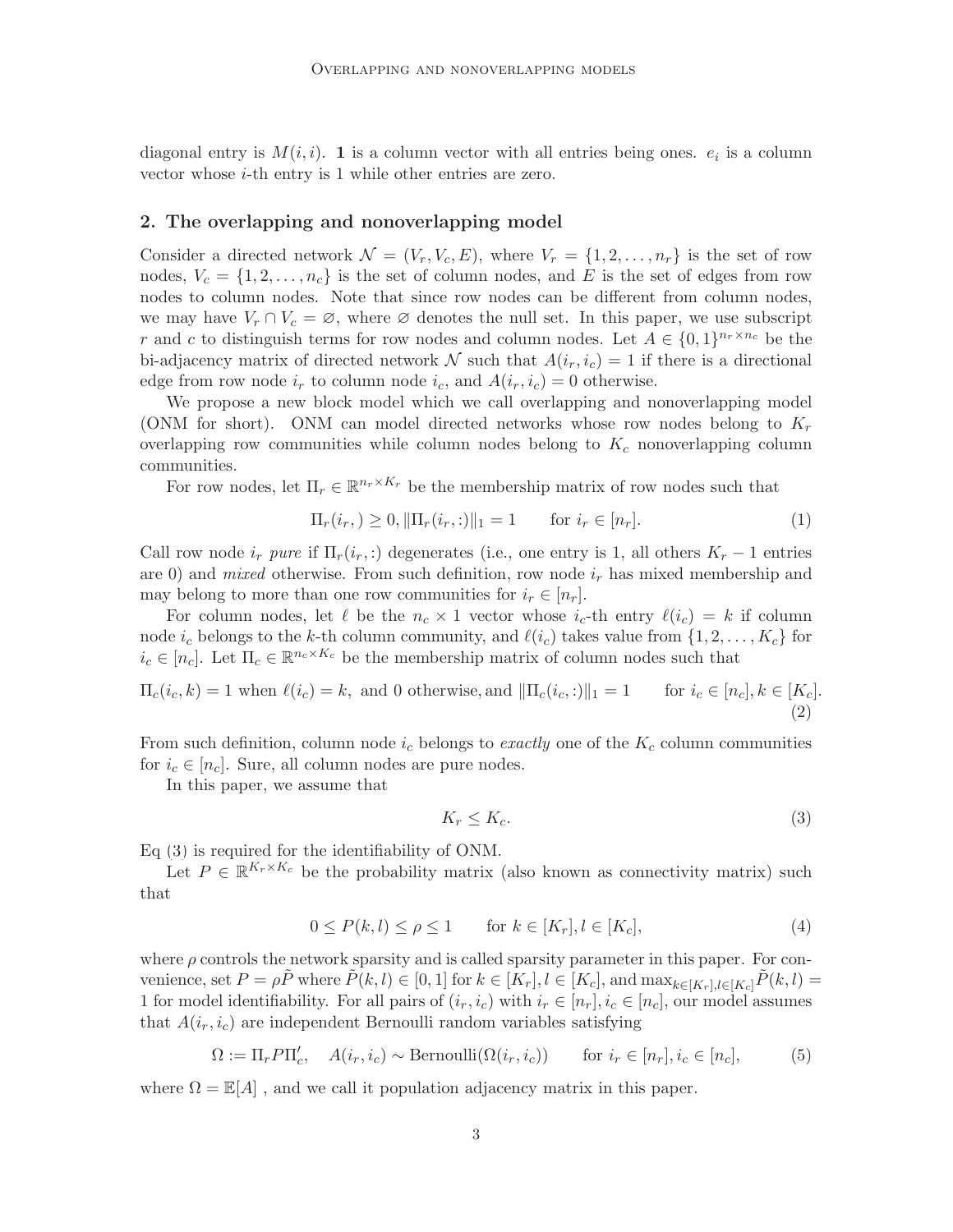Definition 1 *Call model [\(1\)](#page-2-1)-[\(5\)](#page-2-2) the Overlapping and Nonoverlapping model (ONM) and* denote it by  $ONM_{n_r,n_c}(K_r, K_c, P, \Pi_r, \Pi_c)$ .

The following conditions are sufficient for the identifiability of ONM:

- (I1) rank $(P) = K_r$ , rank $(\Pi_r) = K_r$  and rank $(\Pi_c) = K_c$ .
- (I2) There is at least one pure row node for each of the  $K_r$  row communities.

Here, rank $(\Pi_r) = K_r$  means that  $\sum_{i=1}^{n_r} (\Pi_r(i_r, k)) > 0$  for all  $k \in [K_r]$ ; rank $(\Pi_c) = K_c$ means that each column community has at least one column node. For  $k \in [K_r]$ , let  $\mathcal{I}_r^{(k)} = \{i \in \{1, 2, \ldots, n_r\} : \Pi_r(i,k) = 1\}.$  By condition (I2),  $I_r^{(k)}$  is non empty for all  $k \in [K_r]$ . For  $k \in [K_r]$ , select one row node from  $\mathcal{I}_r^{(k)}$  to construct the index set  $\mathcal{I}_r$ , i.e.,  $\mathcal{I}_r$ is the indices of row nodes corresponding to  $K_r$  pure row nodes, one from each community. W.L.O.G., let  $\Pi_r(\mathcal{I}_r,.) = I_{K_r}$  (Lemma 2.1 [Mao et al. \(2020](#page-24-8)) also has similar setting to design their spectral algorithms under MMSB.).  $\mathcal{I}_c$  is defined similarly for column nodes such that  $\Pi_c(\mathcal{I}_c,.) = I_{K_c}$ . Next proposition guarantees that once conditions (I1) and (I2) hold, ONM is identifiable.

<span id="page-3-1"></span>**Proposition 2** If conditions (I1) and (I2) hold, ONM is identifiable: For eligible  $(P, \Pi_r, \Pi_c)$  $and \ (\check{P}, \check{\Pi}_r, \check{\Pi}_c), \text{ if } \Pi_r P \Pi'_c = \check{\Pi}_r \check{P} \check{\Pi}'_c, \text{ then } P = \check{P}, \Pi_r = \check{\Pi}_r, \text{ and } \Pi_c = \check{\Pi}_c.$ 

Compared to some previous models for directed networks, ONM models different directed networks.

- When all row nodes are pure, our ONM reduces to ScBM with  $K_r$  row clusters and  $K_c$  column clusters [Rohe et al. \(2016\)](#page-25-2). However, ONM allows row nodes to have overlapping memberships while ScBM does not. Meanwhile, for model identifiability, ScBM does not require rank $(P) = K_r$  while ONM requires, and this can be seen as the cost of ONM when modeling overlapping row nodes.
- Though DiMMSB [Qing and Wang \(2021a](#page-25-6)) can model directed networks whose row and column nodes have overlapping memberships, DiMMSB requires  $K_r = K_c$  for model identifiability. For comparison, our ONM allows  $K_r \leq K_c$  at the cost of losing overlapping property of column nodes.

## 2.1 A spectral algorithm for fitting ONM

The primary goal of the proposed algorithm is to estimate the row membership matrix  $\Pi_r$ and column membership matrix  $\Pi_c$  from the observed adjacency matrix A with given  $K_r$ and  $K_c$ .

<span id="page-3-0"></span>We now discuss our intuition for the design of our algorithm to fit ONM. Under conditions (I1) and (I2), by basic algebra, we have rank( $\Omega$ ) =  $K_r$ . Let  $\Omega = U_r \Lambda U_c'$  be the compact singular value decomposition of  $\Omega$ , where  $U_r \in \mathbb{R}^{n_r \times K_r}$ ,  $\Lambda \in \mathbb{R}^{K_r \times K_r}$ ,  $U_c \in \mathbb{R}^{n_c \times K_r}$ ,  $U'_r U_r = I_{K_r}, U'_c U_c = I_{K_r}$ , and  $I_{K_r}$  is a  $K_r \times K_r$  identity matrix. Let  $n_{c,k} = |\{i_c : \ell(i_c) = k\}|$ be the size of the k-th column community for  $k \in [K_c]$ . Let  $n_{c,\text{max}} = \max_{k \in [K_c]} n_{c,k}$  and  $n_{c,\min} = \min_{k \in [K_c]} n_{c,k}$ . Meanwhile, without causing confusion, let  $n_{c,K_r}$  be the  $K_r$ -th largest size among all column communities. The following lemma guarantees that  $U_r$  enjoys ideal simplex structure and  $U_c$  has  $K_c$  distinct rows.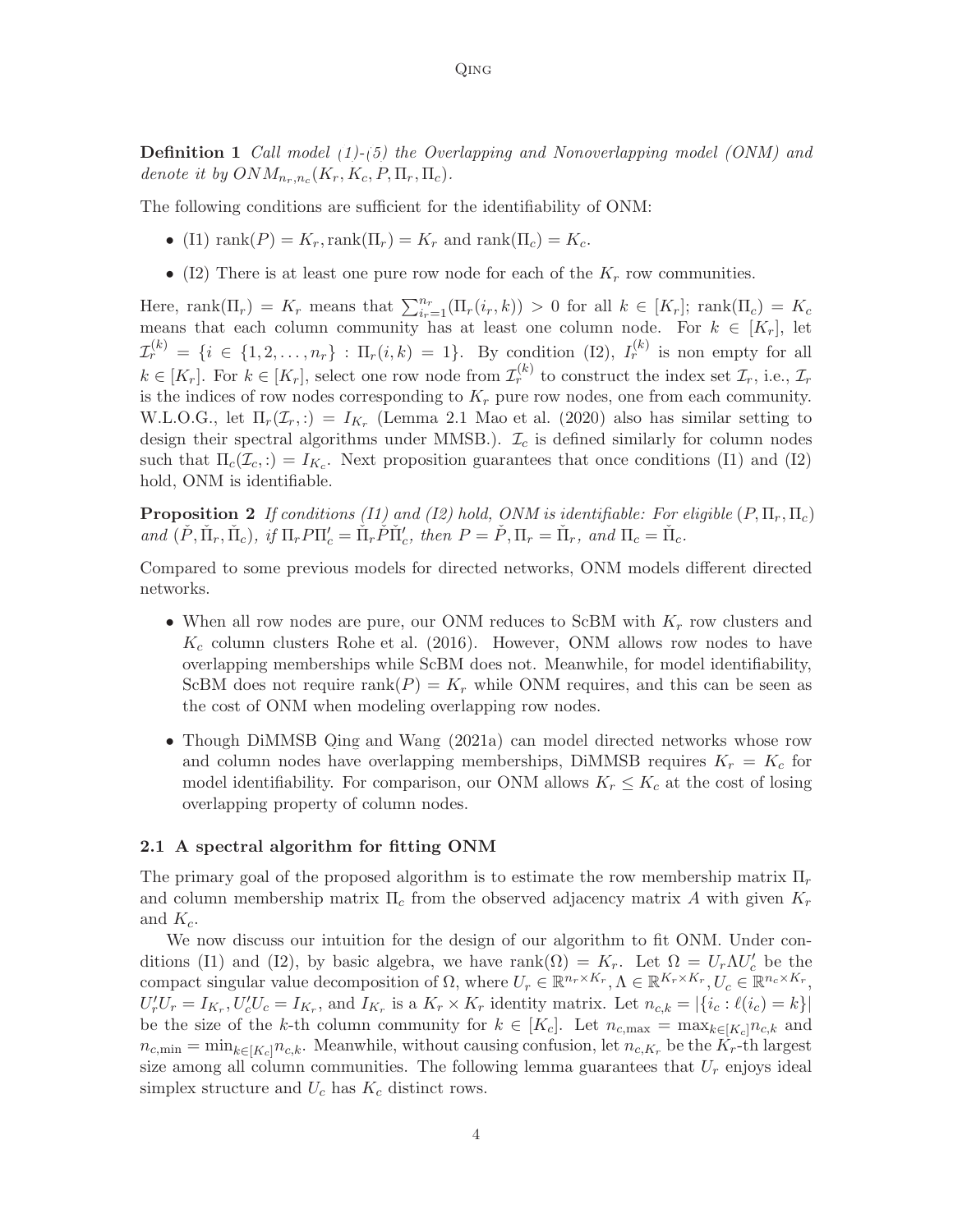**Lemma 3** *Under*  $ONM_{n_r,n_c}(K_r, K_c, P, \Pi_r, \Pi_c)$ , there exist an unique  $K_r \times K_r$  matrix  $B_r$ and an unique  $K_c \times K_r$  matrix  $B_c$  *such that* 

- $U_r = \Pi_r B_r$  where  $B_r = U_r(\mathcal{I}_r, :)$ . Meanwhile,  $U_r(i_r, :) = U_r(\bar{i}_r, :)$  when  $\Pi_r(i_r, :)$  $\Pi_r(\overline{i}_r,:)$  *for*  $i_r, \overline{i}_r \in [n_r]$ .
- $U_c = \Pi_c B_c$ . Meanwhile,  $U_c(i_c,:) = U_c(\bar{i}_c,:)$  when  $\ell(i_c) = \ell(\bar{i}_c)$  for  $i_c, \bar{i}_c \in [n_c]$ , i.e.,  $U_c$ *has*  $K_c$  *distinct rows. Furthermore, when*  $K_r = K_c = K$ *, we have*  $||B_c(k,.) - B_c(l,.)||$  $||F||_F = \sqrt{\frac{1}{n_{c,k}} + \frac{1}{n_{c,l}}}$  for all  $1 \leq k < l \leq K$ .

Lemma [3](#page-3-0) says that the rows of  $U_c$  form a  $K_r$ -simplex in  $\mathbb{R}^{K_r}$  which we call the Ideal Simplex (IS), with the  $K_r$  rows of  $B_r$  being the vertices. Such IS is also found in [Jin et al. \(2017](#page-24-3)); [Mao et al. \(2020\)](#page-24-8); [Qing and Wang \(2021a](#page-25-6)). Meanwhile, Lemma [3](#page-3-0) says that  $U_c$  has  $K_c$ distinct rows, and if two column nodes  $i_c$  and  $i_c$  are from the same column community, then  $U_c(i_c, :)=U_c(i_c, :).$ 

Under ONM, to recover  $\Pi_c$  from  $U_c$ , since  $U_c$  has  $K_c$  distinct rows, applying k-means algorithm on all rows of  $U_c$  returns true column communities by Lemma [3.](#page-3-0) Meanwhile, since  $U_c$  has  $K_c$  distinct rows, we can set  $\delta_c = \min_{k \neq l} ||B_c(k, :) - B_c(l, :)||_F$  to measure the minimum center separation of  $B_c$ . By Lemma [3,](#page-3-0)  $\delta_c \geq \sqrt{\frac{2}{n_{c,\text{max}}}}$  when  $K_r = K_c = K$  under  $ONM_{n_r,n_c}(K_r, K_c, P, \Pi_r, \Pi_c)$ . However, when  $K_r < K_c$ , it is challenge to obtain a positive lower bound of  $\delta_c$ , see the proof of Lemma [3](#page-3-0) for detail.

Under ONM, to recover  $\Pi_c$  from  $U_c$ , since  $B_r$  is full rank, if  $U_r$  and  $B_r$  are known in advance ideally, we can exactly recover  $\Pi_r$  by setting  $\Pi_r = U_r B'_r (B_r B'_r)^{-1}$  by Lemma [3.](#page-3-0) Set  $Y_r = U_r B'_r (B_r B'_r)^{-1}$ , since  $Y_r \equiv \Pi_r$  and  $\|\Pi_r(i_r,:)\|_1 = 1$  for  $i_{r \in [n_r]}$ , we have

$$
\Pi_r(i_r,:)=\frac{Y_r(i_r,:)}{\|Y_r(i_r,:)\|_1}, i_r\in[n_r].
$$

With given  $U_r$ , since it enjoys IS structure  $U_r = \Pi_r B_r \equiv \Pi_r U_r(\mathcal{I}_r, :)$ , as long as we can obtain the row corner matrix  $U_r(\mathcal{I}_r, :)$  (i.e.,  $B_r$ ), we can recover  $\Pi_r$  exactly. As mentioned in [Jin et al. \(2017\)](#page-24-3); [Mao et al. \(2020](#page-24-8)), for such ideal simplex, the successive projection (SP) algorithm [Gillis and Vavasis \(2015](#page-24-11)) (for detail of SP, see Algorithm [3\)](#page-15-0) can be applied to  $U_r$ with  $K_r$  row communities to find  $U_r(\mathcal{I}_r, \cdot)$ .

Based on the above analysis, we are now ready to give the following algorithm which we call Ideal ONA. Input  $\Omega, K_r, K_c$  with  $K_r \leq K_c$ . Output:  $\Pi_r$  and  $\ell$ .

- Let  $\Omega = U_r \Lambda U_c'$  be the compact SVD of  $\Omega$  such that  $U_r \in \mathbb{R}^{n_r \times K_r}, U_c \in \mathbb{R}^{n_c \times K_r}, \Lambda \in$  $\mathbb{R}^{K_r \times K_r}, U'_r U_r = I_{K_r}, U'_c U_c = I_{K_r}.$
- For row nodes,
	- Run SP algorithm on all rows of  $U_r$  assuming there are  $K_r$  row communities to obtain  $U_r(\mathcal{I}_r, \cdot)$ . Set  $B_r = U_r(\mathcal{I}_r, \cdot)$ .
	- Set  $Y_r = U_r B'_r (B_r B'_r)^{-1}$ . Recover  $\Pi_r$  by setting  $\Pi_r(i_r,:) = \frac{Y_r(i_r,:)}{\|Y_r(i_r,:) \|_1}$  for  $i_r \in [n_r]$ .

For column nodes,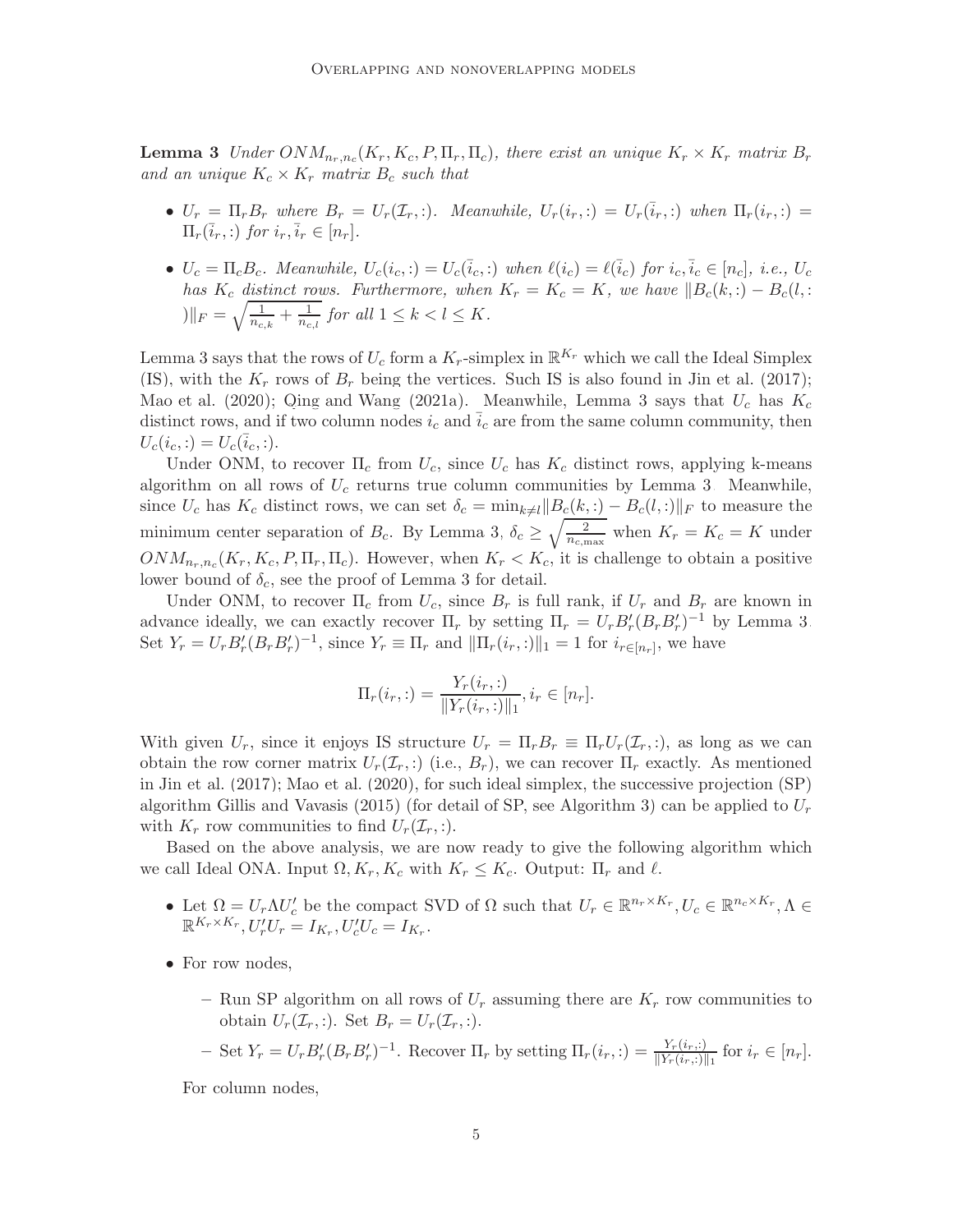– Run k-means on  $U_c$  assuming there are  $K_c$  column communities, i.e., find the solution to the following optimization problem

$$
M^* = \operatorname{argmin}_{M \in M_{n_c, K_r, K_c}} \|M - U_c\|_F^2,
$$

where  $M_{n_c,K_r,K_c}$  denotes the set of  $n_c \times K_r$  matrices with only  $K_c$  different rows.

 $-$  use  $M^*$  to obtain the labels vector  $\ell$  of column nodes.

Follow similar proof of Theorem 1 of [Qing and Wang \(2021a](#page-25-6)), Ideal ONA exactly recoveries row nodes memberships and column nodes labels, and this also verifies the identifiability of ONM in turn. For convenience, call the two steps for column nodes as "run k-means on  $U_c$ assuming there are  $K_c$  column communities to obtain  $\ell$ ".

We now extend the ideal case to the real case. Set  $\tilde{A} = \hat{U}_r \hat{\Lambda} \hat{U}'_c$  be the top- $K_r$ -dimensional SVD of A such that  $\hat{U}_r \in \mathbb{R}^{n_r \times K_r}, \hat{U}_c \in \mathbb{R}^{n_c \times K_r}, \hat{\Lambda} \in \mathbb{R}^{K_r \times K_r}, \hat{U}_r^{\prime} \hat{U}_r = I_{K_r}, \hat{U}_c^{\prime} \hat{U}_c = I_{K_r},$  and  $\hat{\Lambda}$  contains the top  $K_r$  singular values of A. For the real case, we use  $\hat{B}_r$ ,  $\hat{B}_c$ ,  $\hat{Y}_r$ ,  $\hat{\Pi}_r$ ,  $\hat{\Pi}_c$  given in Algorithm [1](#page-5-0) to estimate  $B_r, B_c, Y_r, \Pi_r, \Pi_c$ , respectively. Algorithm 1 called overlapping and nonoverlapping algorithm (ONA for short) is a natural extension of the Ideal ONA to the real case. In ONA, we set the negative entries of  $\hat{Y}_r$  as 0 by setting  $\hat{Y}_r = \max(0, \hat{Y}_r)$  for the reason that weights for any row node should be nonnegative while there may exist some negative entries of  $\hat{U}_r \hat{B}'_r (\hat{B}_r \hat{B}'_r)^{-1}$ . Note that, in a directed network, if column nodes have overlapping property while row nodes do not, to do community detection for such directed network, set the transpose of the adjacency matrix as input when applying our algorithm.

#### <span id="page-5-0"></span>Algorithm 1 Overlapping and Nonoverlapping Algorithm (ONA)

**Require:** The adjacency matrix  $A \in \mathbb{R}^{n_r \times n_c}$  of a directed network, the number of row communities  $K_r$ , and the number of column communities  $K_c$  with  $K_r \leq K_c$ .

- **Ensure:** The estimated  $n_r \times K_r$  membership matrix  $\hat{\Pi}_r$  for row nodes, and the estimated  $n_c \times 1$  labels vector  $\ell$  for column nodes.
- 1: Compute  $\hat{U}_r \in \mathbb{R}^{n_r \times K_r}$  and  $\hat{U}_c \in \mathbb{R}^{n_c \times K_r}$  from the top- $K_r$ -dimensional SVD of A.
- 2: For row nodes:
	- Apply SP algorithm (i.e., Algorithm [3\)](#page-15-0) on the rows of  $\hat{U}_r$  assuming there are  $K_r$ row clusters to obtain the near-corners matrix  $\hat{U}_r(\hat{\mathcal{I}}_r,:)\in\mathbb{R}^{K_r\times K_r}$ , where  $\hat{\mathcal{I}}_r$  is the index set returned by SP algorithm. Set  $\hat{B}_r = \hat{U}_r(\hat{\mathcal{I}}_r, :)$ .
	- Compute the  $n_r \times K_r$  matrix  $\hat{Y}_r$  such that  $\hat{Y}_r = \hat{U}_r \hat{B}'_r (\hat{B}_r \hat{B}'_r)^{-1}$ . Set  $\hat{Y}_r = \max(0, \hat{Y}_r)$ and estimate  $\Pi_r(i_r,:)$  by  $\hat{\Pi}_r(i_r,:)=\frac{\hat{Y}_r(i_r,:)}{\|\hat{Y}_r(i_r,:)\|_1}, i_r \in [n_r]$ .

For column nodes: run k-means on  $\hat{U}_c$  assuming there are  $K_c$  column communities to obtain  $\ell$ .

#### 2.2 Main results for ONA

<span id="page-5-1"></span>In this section, we show the consistency of our algorithm for fitting the ONM as the number of row nodes  $n_r$  and the number of column nodes  $n_c$  increase. Throughout this paper,  $K_r \leq K_c$  are two known integers. First, we assume that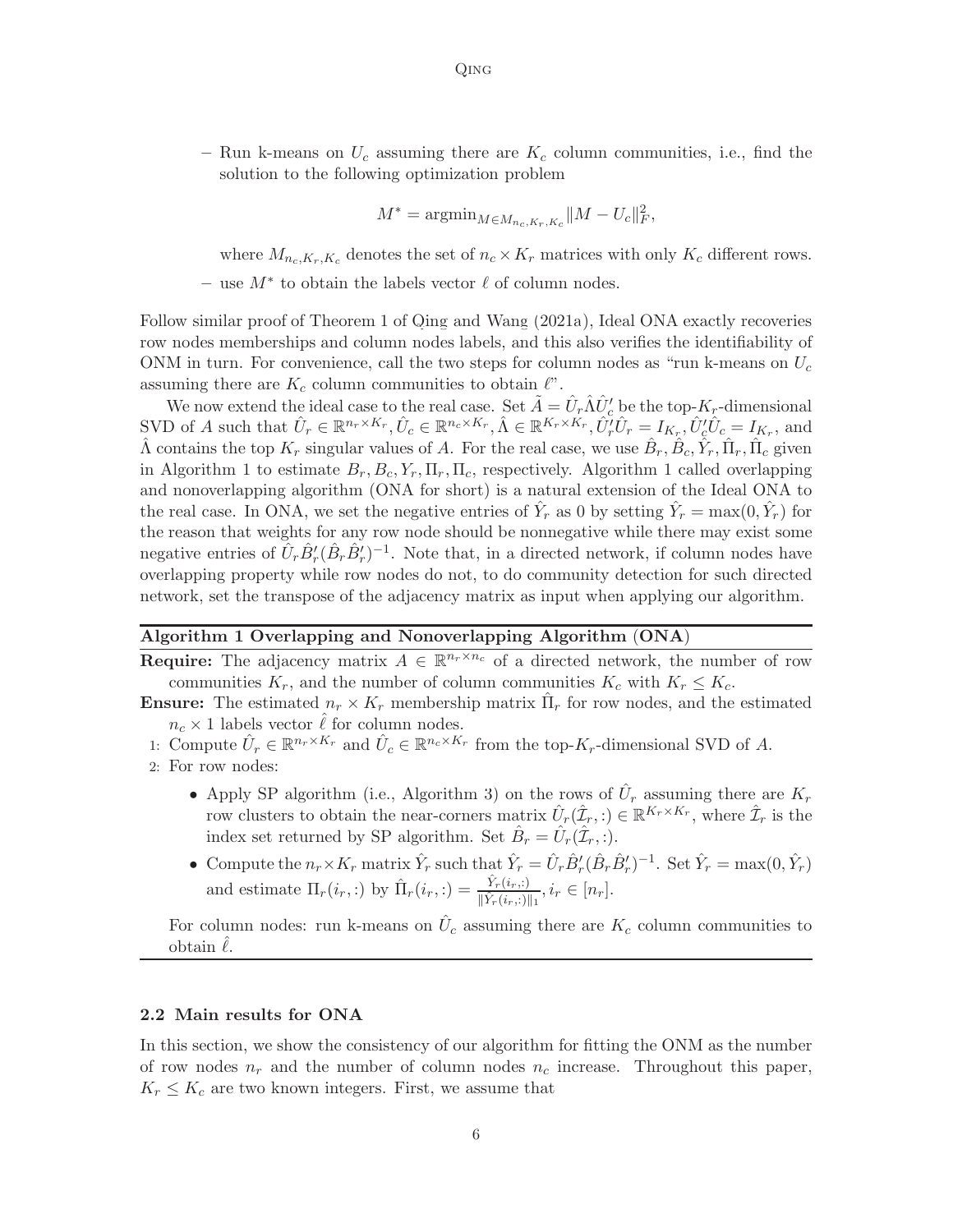Assumption 4  $\rho \max(n_r, n_c) \geq \log(n_r + n_c)$ .

Assumption [\(4\)](#page-5-1) controls the sparsity of directed network considered for theoretical study. By Lemma 4 of [Qing and Wang \(2021a\)](#page-25-6), we have below lemma.

**Lemma 5** *(Row-wise singular eigenvector error<u>)</u> Under*  $ONM_{n_r,n_c}(K_r, K_c, P, \Pi_r, \Pi_c)$ , when Assumption [\(4\)](#page-5-1) holds, suppose  $\sigma_{K_r}(\Omega) \geq C \sqrt{\rho(n_r+n_c)\log(n_r+n_c)}$ , with probability at  $least 1 - o((n_r + n_c)^{-\alpha}),$ 

<span id="page-6-0"></span>
$$
\|\hat{U}_r\hat{U}'_r - U_rU'_r\|_{2\to\infty} = O(\frac{\sqrt{K_r}(\kappa(\Omega)\sqrt{\frac{\max(n_r, n_c)\mu}{\min(n_r, n_c)}} + \sqrt{\log(n_r + n_c)})}{\sqrt{\rho}\sigma_{K_r}(\tilde{P})\sigma_{K_r}(\Pi_r)\sqrt{n_{c,K_r}}}),
$$

where  $\mu$  is the incoherence parameter defined as  $\mu = \max(\frac{n_r ||U_r||_{2\to\infty}^2}{K_r}, \frac{n_c ||U_c||_{2\to\infty}^2}{K_r})$ .

For convenience, set  $\varpi = ||\hat{U}_r \hat{U}'_r - U_r U'_r||_{2\to\infty}$  in this paper. To measure the performance of ONA for row nodes memberships, since row nodes have mixed memberships, naturally, we use the  $l_1$  norm difference between  $\Pi_r$  and  $\hat{\Pi}_r$ . Since column nodes are all pure nodes, we consider the performance criterion defined in [Joseph and Yu \(2016](#page-24-6)) to measure estimation error of ONA on column nodes. We introduce this measurement of estimation error as below.

Let  $\mathcal{T}_c = \{\mathcal{T}_{c,1}, \mathcal{T}_{c,2}, \ldots, \mathcal{T}_{c,K_c}\}\$  be the true partition of column nodes  $\{1, 2, \ldots, n_c\}$  obtained from  $\ell$  such that  $\mathcal{T}_{c,k} = \{i_c : \ell(i_c) = k\}$  for  $k \in [K_c]$ . Let  $\hat{\mathcal{T}}_c = \{\hat{\mathcal{T}}_{c,1}, \hat{\mathcal{T}}_{c,2}, \dots, \hat{\mathcal{T}}_{c,K_c}\}$ be the estimated partition of column nodes  $\{1, 2, \ldots, n_c\}$  obtained from  $\ell$  of ONA such that  $\hat{\mathcal{T}}_{c,k} = \{i_c : \hat{\ell}(i_c) = k\}$  for  $k \in [K_c]$ . The criterion is defined as

$$
\hat{f}_c = \min_{\pi \in S_{K_c}} \max_{k \in [K_c]} \frac{|\mathcal{T}_{c,k} \cap \hat{\mathcal{T}}_{c,\pi(k)}^c| + |\mathcal{T}_{c,k}^c \cap \hat{\mathcal{T}}_{c,\pi(k)}|}{n_{c,k}},
$$

where  $S_{K_c}$  is the set of all permutations of  $\{1, 2, \ldots, K_c\}$  and the superscript c denotes complementary set. As mentioned in Joseph and Yu  $(2016)$ ,  $f_c$  measures the maximum proportion of column nodes in the symmetric difference of  $\mathcal{T}_{c,k}$  and  $\hat{\mathcal{T}}_{c,\pi(k)}$ .

Next theorem gives theoretical bounds on estimations of memberships for both row and column nodes, which is the main theoretical result for ONA.

**Theorem 6** Under  $ONM_{n_r,n_c}(K_r, K_c, P, \Pi_r, \Pi_c)$ , suppose conditions in Lemma [5](#page-6-0) hold, *with probability at least*  $1 - o((n_r + n_c)^{-\alpha}),$ 

• *for row nodes, there exists a permutation matrix*  $P_r$  *such that* 

$$
\text{max}_{i_r \in [n_r]} ||e'_{i_r}(\hat{\Pi}_r - \Pi_r \mathcal{P}_r)||_1 = O(\varpi \kappa(\Pi'_r \Pi_r) K_r \sqrt{\lambda_1(\Pi'_r \Pi_r)}).
$$

• *for column nodes,*

<span id="page-6-1"></span>
$$
\hat{f}_c = O(\frac{K_r K_c \max(n_r, n_c) \log(n_r + n_c)}{\sigma_{K_r}^2(\tilde{P}) \rho \delta_c^2 \sigma_{K_r}^2(\Pi_r) n_{c, K_r} n_{c, \min}}).
$$

*Especially, when*  $K_r = K_c = K$ *,* 

$$
\hat{f}_c = O(\frac{K^2 \max(n_r, n_c) n_{c,\text{max}} \log(n_r + n_c)}{\sigma_K^2(\tilde{P}) \rho \sigma_K^2(\Pi_r) n_{c,\text{min}}^2}).
$$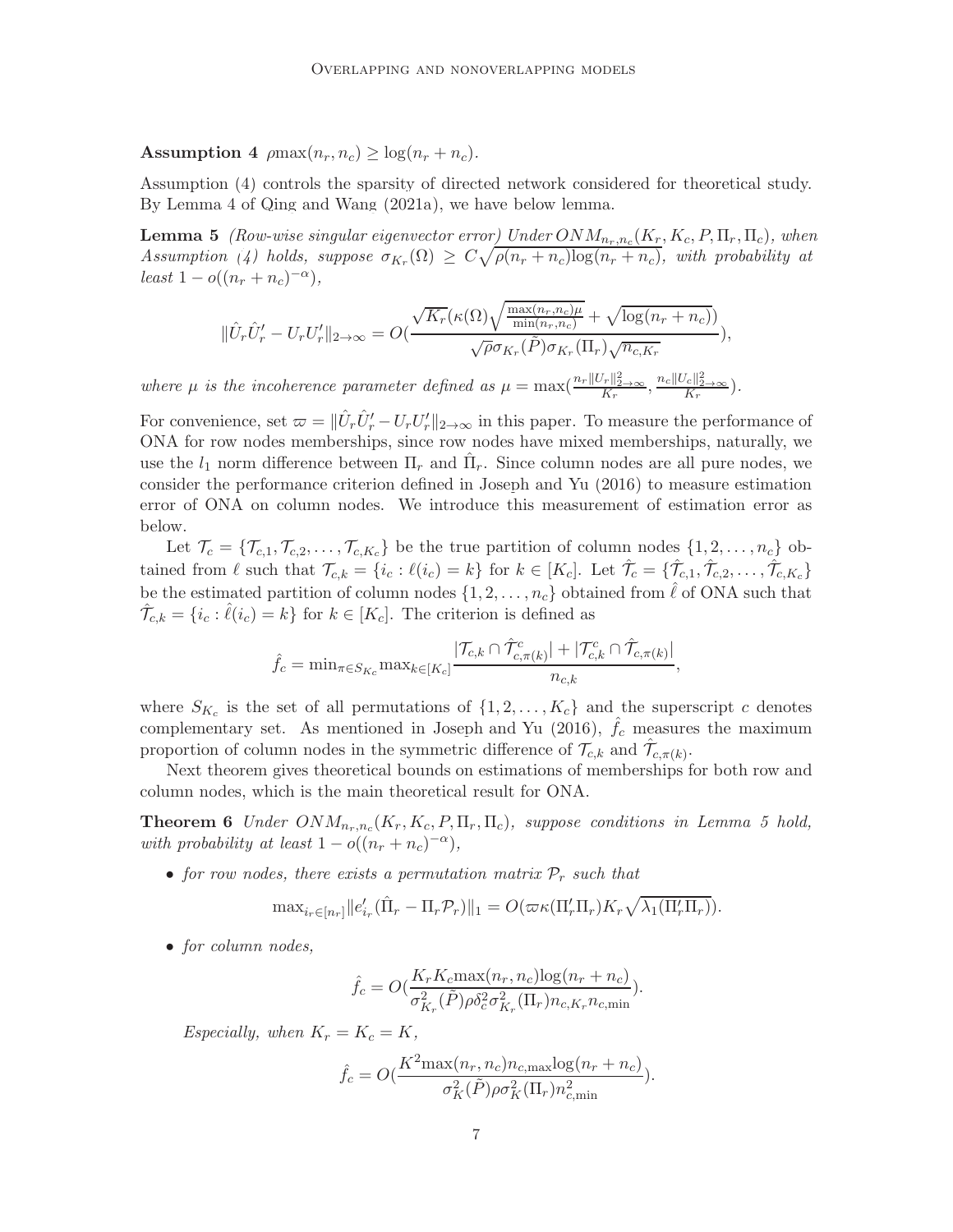Add conditions similar as Corollary 3.1 in [Mao et al. \(2020](#page-24-8)), we have the following corollary.

**Corollary 7** *Under*  $ONM_{n_r,n_c}(K_r, K_c, P, \Pi_r, \Pi_c)$ , suppose conditions in Lemma [5](#page-6-0) hold, and further suppose that  $\lambda_{K_r}(\Pi'_r\Pi_r) = O(\frac{n_r}{K_r})$  $\frac{n_r}{K_r}$ ),  $n_{c,\min} = O(\frac{n_c}{K_c})$  $\frac{n_c}{K_c}$ ), with probability at least  $1 - o((n_r + n_c)^{-\alpha}),$ 

• *for row nodes, when*  $K_r = K_c = K$ *,* 

$$
\max_{i_r \in [n_r]} ||e'_{i_r}(\hat{\Pi}_r - \Pi_r \mathcal{P}_r)||_1 = O\left(\frac{K^2(\sqrt{\frac{C_{\max}(n_r, n_c)}{\min(n_r, n_c)}} + \sqrt{\log(n_r + n_c)})}{\sigma_K(\tilde{P})\sqrt{\rho n_c}}\right).
$$

• *for column nodes,*

<span id="page-7-0"></span>
$$
\hat{f}_c = O(\frac{K_r^2 K_c^3 \max(n_r, n_c) \log(n_r + n_c)}{\sigma_{K_r}^2 (\tilde{P}) \rho \delta_c^2 n_r n_c^2}).
$$

*When*  $K_r = K_c = K$ ,

$$
\hat{f}_c = O(\frac{K^4 \max(n_r, n_c) \log(n_r + n_c)}{\sigma_K^2(\tilde{P}) \rho n_r n_c}).
$$

*Especially, when*  $n_r = O(n), n_c = O(n), K_r = O(1)$  *and*  $K_c = O(1)$ *,* 

• *for row nodes, when*  $K_r = K_c$ ,

$$
\max_{i_r \in [n_r]} ||e'_{i_r}(\hat{\Pi}_r - \Pi_r \mathcal{P}_r)||_1 = O(\frac{\sqrt{\log(n)}}{\sigma_{K_r}(\tilde{P})\sqrt{\rho n}}).
$$

• *for column nodes,*

$$
\hat{f}_c = O\left(\frac{\log(n)}{\sigma_{K_r}^2(\tilde{P})\rho \delta_c^2 n^2}\right).
$$

*When*  $K_r = K_c = K$ *,* 

$$
\hat{f}_c = O(\frac{\log(n)}{\sigma_K^2(\tilde{P})\rho n}).
$$

When  $K_r \neq K_c$ , though it is challenge to obtain the lower bound of  $\delta_c$ , we can roughly set  $\sqrt{\frac{2}{n_{c,\text{max}}}}$  as the lower bound of  $\delta_c$  since  $\delta_c \geq \sqrt{\frac{2}{n_{c,\text{max}}}}$  when  $K_r = K_c$ .

When ONM degenerates to SBM by setting  $\Pi_r = \Pi_c$  and all nodes are pure, applying the separation condition and sharp threshold criterion developed in [Qing \(2021b](#page-24-12)) on the upper bounds of error rates in Corollary [7,](#page-7-0) sure we can obtain the classical separation condition of a balanced network and sharp threshold of the Erdös-Rényi random graph  $G(n, p)$  of Erdos and Rényi  $(2011)$ , and this guarantees the optimality of our theoretical results.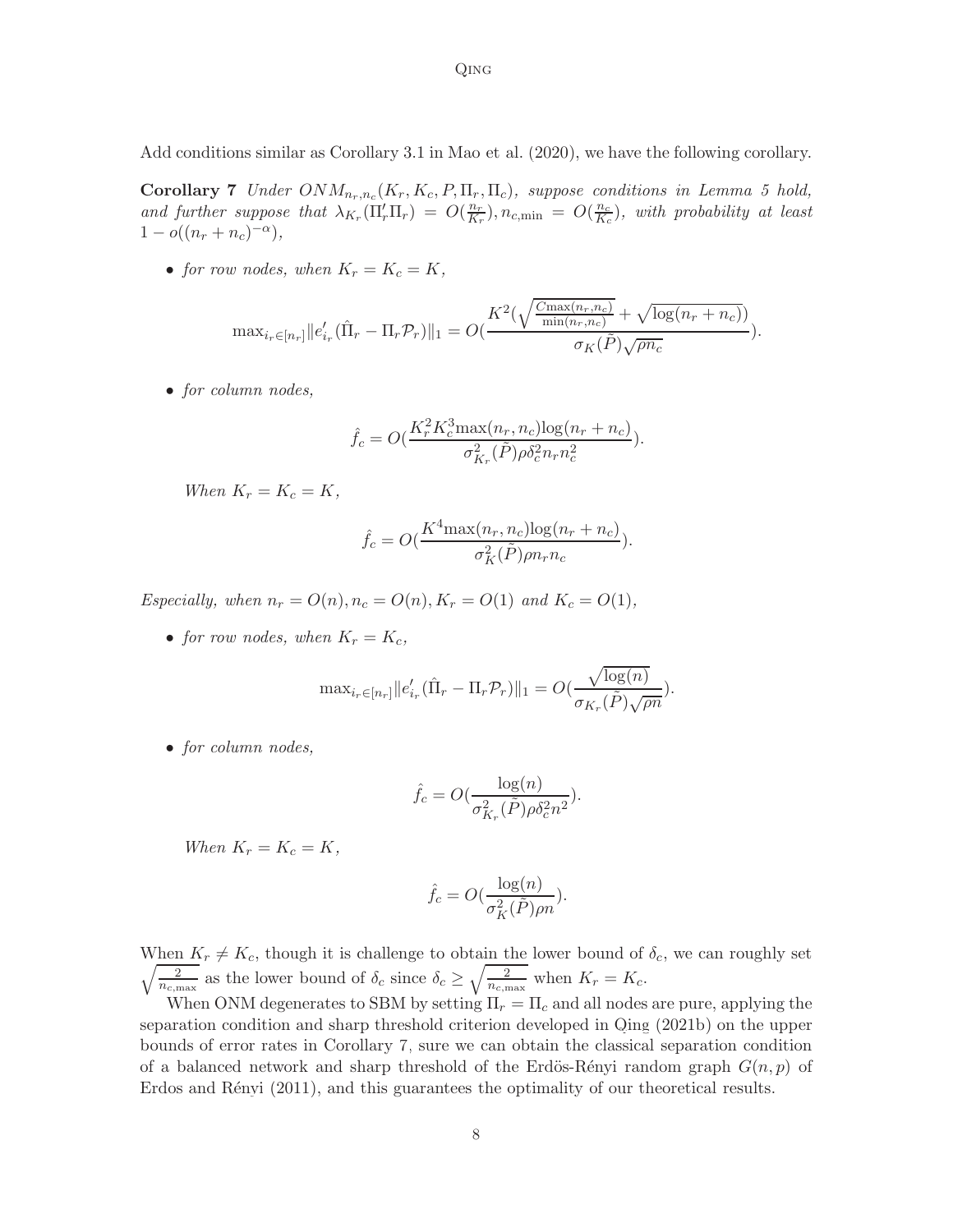#### 3. The overlapping and degree-corrected nonoverlapping model

Similar as DCSBM [Karrer and Newman \(2011](#page-24-1)) is an extension of SBM by introducing node specific parameters to allow for varying degrees, in this section, we propose an extension of ONM by considering degree heterogeneity and build theoretical guarantees for algorithm fitting our model.

Let  $\theta_c$  be an  $n_c \times 1$  vector whose  $i_c$ -th entry is the degree heterogeneity of column node  $i_c$ , for  $i_c \in [n_c]$ . Let  $\Theta_c$  be an  $n_c \times n_c$  diagonal matrix whose  $i_c$ -th diagonal element is  $\theta_c(i_c)$ . The extended model for generating A is as follows:

<span id="page-8-2"></span><span id="page-8-0"></span>
$$
\Omega := \Pi_r P \Pi'_c \Theta_c, \quad A(i_r, i_c) \sim \text{Bernoulli}(\Omega(i_r, i_c)) \qquad \text{for } i_r \in [n_r], i_c \in [n_c].
$$
 (6)

Definition 8 *Call model [\(1\)](#page-2-1), [\(2\)](#page-2-3), [\(3\)](#page-2-0),[\(4\)](#page-2-4), [\(6\)](#page-8-0) the Overlapping and Degree-Corrected Nonoverlapping model (ODCNM) and denote it by*  $ODCNM_{n_r,n_c}(K_r, K_c, P, \Pi_r, \Pi_c, \Theta_c)$ .

Note that, under ODCNM, the maximum element of P can be larger than 1 since  $\max_{i \in [n_c]} \theta_c(i_c)$ also can control the sparsity of the directed network  $N$ . The following proposition guarantees that ODCNM is identifiable in terms of  $P, \Pi_r$  and  $\Pi_c$ , and such identifiability is similar as that of DCSBM and DCScBM.

Proposition 9 *If conditions (I1) and (I2) hold, ODCNM is identifiable for membership matrices: For eligible*  $(P, \Pi_r, \Pi_c, \Theta_c)$  *and*  $(\check{P}, \check{\Pi}_r, \check{\Pi}_c, \check{\Theta}_c)$ , if  $\Pi_r P \Pi_c' \Theta_c = \check{\Pi}_r \check{P} \check{\Pi}_c' \check{\Theta}_c$ , then  $\Pi_r = \check{\Pi}_r$  and  $\Pi_c = \check{\Pi}_c$ .

**Remark 10** *By setting*  $\theta_c(i_c) = \rho$  *for*  $i_c \in [n_c]$ *, ODCNM reduces to ONM, and this is the reason that ODCNM can be seen as an extension of ONM. Meanwhile, though DC-ScBM [Rohe et al. \(2016\)](#page-25-2) can model directed networks with degree heterogeneities for both row and column nodes, DCScBM does not allow the overlapping property for nodes. For comparison, our ODCNM allows row nodes have overlapping property at the cost of losing the degree heterogeneities and requiring*  $K_r \leq K_c$  *for model identifiability. Furthermore, another identifiable model extends ONM by considering degree heterogeneity for row nodes with overlapping property is provided in Appendix [D,](#page-22-0) in which we also explain why we do not extend ONM by considering degree heterogeneities for both row and column nodes.*

### 3.1 A spectral algorithm for fitting ODCNM

We now discuss our intuition for the design of our algorithm to fit ODCNM. Without causing confusion, we also use  $U_r, U_c, B_r, B_c, \delta_c, Y_r$ , and so on under ODCNM. Let  $U_{c,*} \in \mathbb{R}^{n_c \times K_r}$ be the row-normalized version of  $U_c$  such that  $U_{c,*}(i_c,:) = \frac{U_c(i_c,:)}{\|U_c(i_c,:) \|_F}$  for  $i_c \in [n_c]$ . Then clustering the rows of  $U_{c,*}$  by k-means algorithm can return perfect clustering for column nodes, and this is guaranteed by next lemma.

**Lemma 11** *Under*  $ODCNM_{n_r,n_c}(K_r, K_c, P, \Pi_r, \Pi_c, \Theta_c)$ , there exist an unique  $K_r \times K_r$ *matrix*  $B_r$  *and an unique*  $K_c \times K_r$  *matrix*  $B_c$  *such that* 

<span id="page-8-1"></span>•  $U_r = \prod_r B_r$  where  $B_r = U_r(\mathcal{I}_r, \cdot)$ . Meanwhile,  $U_r(i_r, \cdot) = U_r(\bar{i}_r, \cdot)$  when  $\Pi_r(i_r, \cdot)$  $\Pi_r(\overline{i}_r,:)$  *for*  $i_r,\overline{i}_r \in [n_r]$ .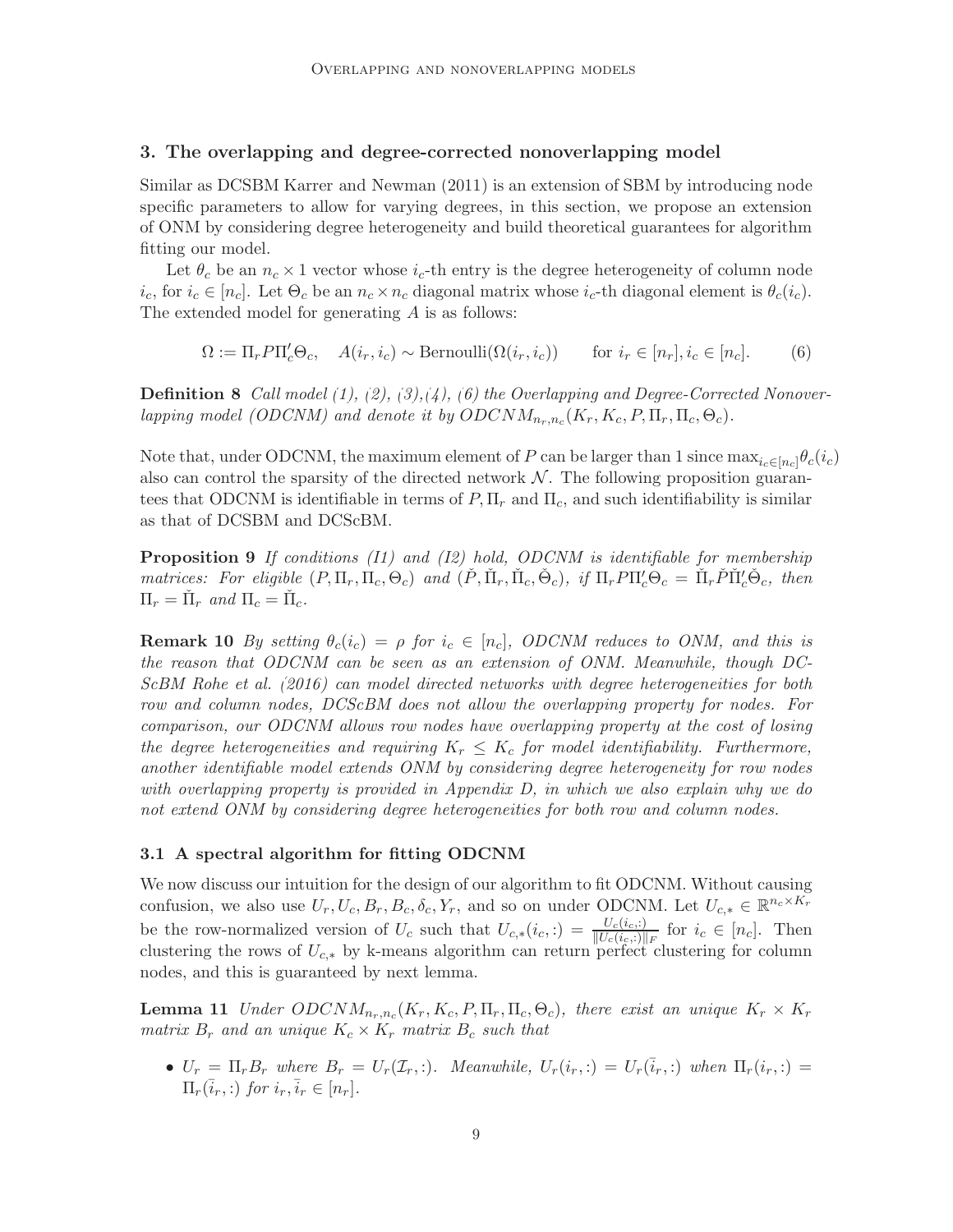•  $U_{c,*} = \Pi_c B_c$ . Meanwhile,  $U_{c,*}(i_c,:) = U_{c,*}(\bar{i}_c,:)$  when  $\ell(i_c) = \ell(\bar{i}_c)$  for  $i_c, \bar{i}_c \in [n_c]$ . *Furthermore, when*  $K_r = K_c = K$ *, we have*  $||B_c(k,:) - B_c(l,:)||_F = \sqrt{2}$  *for all*  $1 \leq$  $k < l \leq K$ .

Qing

Recall that we set  $\delta_c = \min_{k \neq l} ||B_c(k,:) - B_c(l, :)||_F$ , by Lemma [11,](#page-8-1)  $\delta_c = \sqrt{2}$  when  $K_r = K_c =$ K under  $ODCNM_{n_r,n_c}(K_r, K_c, P, \Pi_r, \Pi_c, \Theta_c)$ . However, when  $K_r < K_c$ , it is challenge to obtain a positive lower bound of  $\delta_c$ , see the proof of Lemma [11](#page-8-1) for detail.

Under ODCNM, to recover  $\Pi_c$  from  $U_c$ , since  $U_{c,*}$  has  $K_c$  distinct rows, applying kmeans algorithm on all rows of  $U_{c,*}$  returns true column communities by Lemma [11;](#page-8-1) to recover  $\Pi_r$  from  $U_r$ , just follow same idea as that of under ONM.

Based on the above analysis, we are now ready to give the following algorithm which we call Ideal ODCNA. Input  $\Omega, K_r, K_c$  with  $K_r \leq K_c$ . Output:  $\Pi_r$  and  $\ell$ .

- Let  $\Omega = U_r \Lambda U_c'$  be the compact SVD of  $\Omega$  such that  $U_r \in \mathbb{R}^{n_r \times K_r}, U_c \in \mathbb{R}^{n_c \times K_r}, \Lambda \in$  $\mathbb{R}^{K_r \times K_r}$ ,  $U'_r U_r = I_{K_r}$ ,  $U'_c U_c = I_{K_r}$ . Let  $U_{c,*}$  be the row-normalization of  $U_c$ .
- For row nodes,
	- Run SP algorithm on all rows of  $U_r$  assuming there are  $K_r$  row communities to obtain  $U_r(\mathcal{I}_r, \cdot)$ . Set  $B_r = U_r(\mathcal{I}_r, \cdot)$ .
	- $-$  Set  $Y_r = U_r B'_r (B_r B'_r)^{-1}$ . Recover  $\Pi_r$  by setting  $\Pi_r(i_r,.) = \frac{Y_r(i_r,.)}{\|Y_r(i_r,.)\|_1}$  for  $i_r \in [n_r]$ .

For column nodes: run k-means on  $U_{c,*}$  assuming there are  $K_c$  column communities to obtain  $\ell$ .

Sure, Ideal ODCNA exactly recoveries row nodes memberships and column nodes labels, and this also supports the identifiability of ODCNM.

We now extend the ideal case to the real case. Let  $\hat{U}_{c,*} \in \mathbb{R}^{n_c \times K_r}$  be the row-normalized version of  $\hat{U}_c$  such that  $\hat{U}_{c,*}(i_c,:) = \frac{\hat{U}_c(i_c,:)}{\|\hat{U}_c(i_c,:) \|_F}$  for  $i_c \in [n_c]$ . Algorithm [2](#page-10-0) called overlapping and degree-corrected nonoverlapping algorithm (ODCNA for short) is a natural extension of the Ideal ODCNA to the real case.

## 3.2 Main results for ODCNA

<span id="page-9-0"></span>Set  $\theta_{c,\max} = \max_{i_c \in [n_c]} \theta_c(i_c), \theta_{c,\min} = \min_{i_c \in [n_c]} \theta_c(i_c),$  and  $P_{\max} = \max_{k \in [K_r], l \in [n_c]} P(k, l).$ Assume that

**Assumption 12**  $P_{\text{max}} \max(\theta_{c,\text{max}} n_r, \|\theta_c\|_1) \geq \log(n_r + n_c)$ .

By the proof of Lemma 4.3 of [Qing \(2021a](#page-24-14)), we have below lemma.

**Lemma 13** *(Row-wise singular eigenvector error)* Under  $ODCNM_{n_r,n_c}(K_r, K_c, P, \Pi_r, \Pi_c, \Theta_c)$ , when Assumption [\(12\)](#page-9-0) holds, suppose  $\sigma_{K_r}(\Omega) \geq C \sqrt{\theta_{c,\max}(n_r + n_c) \log(n_r + n_c)}$ , with prob*ability at least*  $1 - o((n_r + n_c)^{-\alpha}),$ 

<span id="page-9-1"></span>
$$
\|\hat{U}_r\hat{U}'_r - U_rU'_r\|_{2\to\infty} = O(\frac{\sqrt{\theta_{c,\max}K_r}(\kappa(\Omega)\sqrt{\frac{\max(n_r,n_c)\mu}{\min(n_r,n_c)}} + \sqrt{\log(n_r+n_c))}}{\theta_{c,\min}\sigma_{K_r}(P)\sigma_{K_r}(\Pi_r)\sqrt{n_{c,K_r}}}).
$$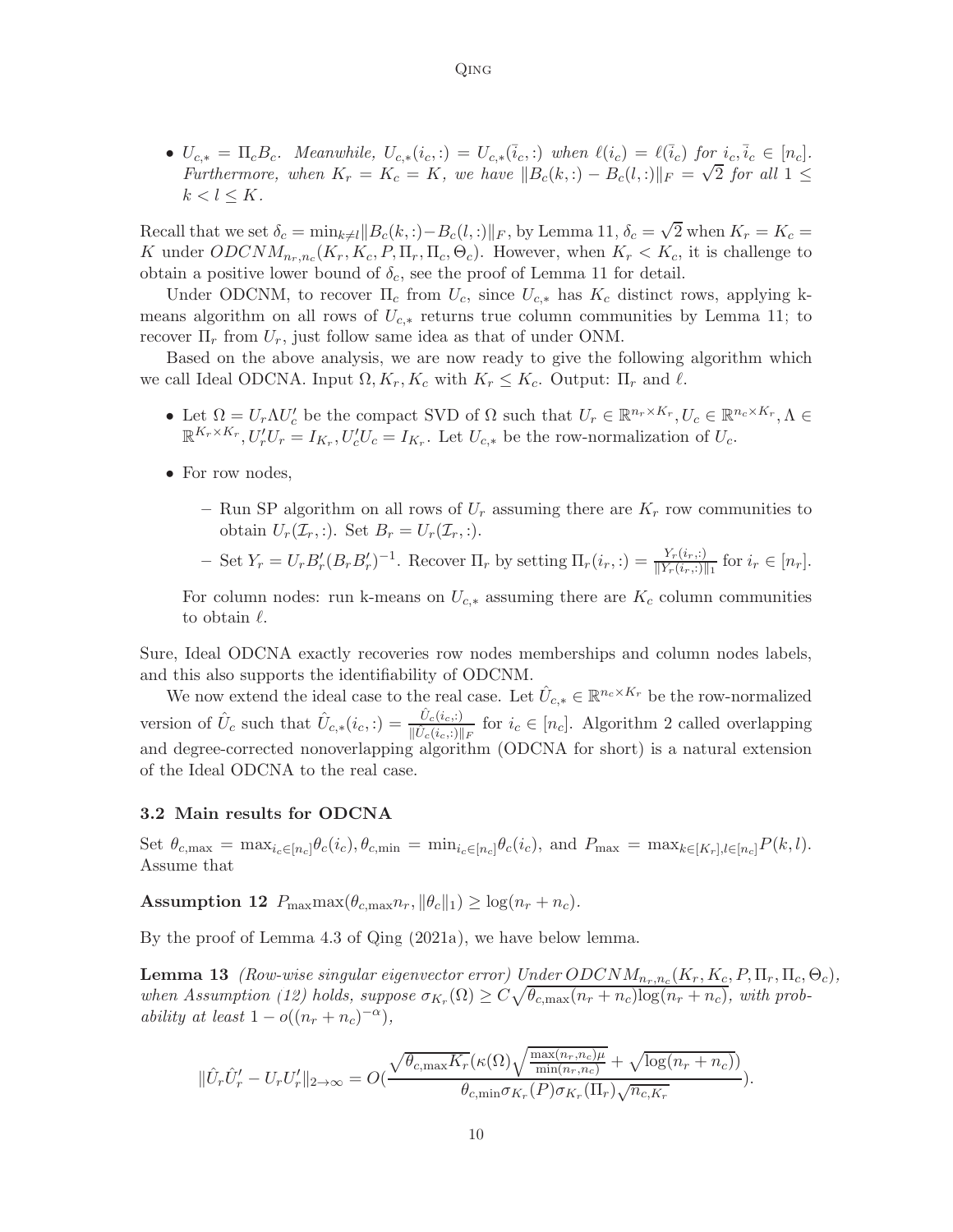# Algorithm 2 Overlapping and Degree-Corrected Nonoverlapping Algorithm (ODCNA)

- <span id="page-10-0"></span>**Require:** The adjacency matrix  $A \in \mathbb{R}^{n_r \times n_c}$  of a directed network, the number of row communities  $K_r$ , and the number of column communities  $K_c$  with  $K_r \leq K_c$ .
- **Ensure:** The estimated  $n_r \times K_r$  membership matrix  $\hat{\Pi}_r$  for row nodes, and the estimated  $n_c \times 1$  labels vector  $\ell$  for column nodes.
- 1: Compute  $\hat{U}_r \in \mathbb{R}^{n_r \times K_r}$  and  $\hat{U}_c \in \mathbb{R}^{n_c \times K_r}$  from the top- $K_r$ -dimensional SVD of A. Compute  $\hat{U}_{c,*}$  from  $\hat{U}_c$ .
- 2: For row nodes:
	- Apply SP algorithm (i.e., Algorithm [3\)](#page-15-0) on the rows of  $\hat{U}_r$  assuming there are  $K_r$ row clusters to obtain the near-corners matrix  $\hat{U}_r(\hat{\mathcal{I}}_r,:)\in\mathbb{R}^{K_r\times K_r}$ , where  $\hat{\mathcal{I}}_r$  is the index set returned by SP algorithm. Set  $\hat{B}_r = \hat{U}_r(\hat{\mathcal{I}}_r, :)$ .
	- Compute the  $n_r \times K_r$  matrix  $\hat{Y}_r$  such that  $\hat{Y}_r = \hat{U}_r \hat{B}'_r (\hat{B}_r \hat{B}'_r)^{-1}$ . Set  $\hat{Y}_r = \max(0, \hat{Y}_r)$ and estimate  $\Pi_r(i_r,:)$  by  $\hat{\Pi}_r(i_r,:)=\frac{\hat{Y}_r(i_r,:)}{\|\hat{Y}_r(i_r,:)\|_1}, i_r \in [n_r]$ .

For column nodes: run k-means on  $\hat{U}_{c,*}$  assuming there are  $K_c$  column communities to obtain  $\ell$ .

Next theorem is the main theoretical result for ODCNA, where we also use same measurements as ONA to measure the performances of ODCNA.

**Theorem 14** *Under*  $ODCNM_{n_r,n_c}(K_r, K_c, P, \Pi_r, \Pi_c, \Theta_c)$ *, suppose conditions in Lemma [13](#page-9-1) hold, with probability at least*  $1 - o((n_r + n_c)^{-\alpha}),$ 

• *for row nodes,*

<span id="page-10-2"></span>
$$
\max_{i_r \in [n_r]} ||e'_{i_r}(\hat{\Pi}_r - \Pi_r \mathcal{P}_r)||_1 = O(\varpi \kappa(\Pi'_r \Pi_r) K_r \sqrt{\lambda_1(\Pi'_r \Pi_r)}).
$$

• *for column nodes,*

$$
\hat{f}_c = O(\frac{\theta_{c,\max}^2 K_r K_c \max(\theta_{c,\max} n_r, \|\theta_c\|_1) n_{c,\max} \log(n_r + n_c)}{\sigma_{K_r}^2(P) \theta_{c,\min}^4 \delta_c^2 m_{V_c}^2 \sigma_{K_r}^2(\Pi_r) n_{c,K_r} n_{c,\min}}),
$$

*where*  $m_{V_c}$  *is a parameter defined in the proof of this theorem, and it is* 1 *when*  $K_r =$  $K_c$ *. Especially, when*  $K_r = K_c = K$ *,* 

<span id="page-10-1"></span>
$$
\hat{f}_c = O(\frac{\theta_{c,\max}^2 K^2 \max(\theta_{c,\max} n_r, \|\theta_c\|_1) n_{c,\max} \log(n_r + n_c)}{\sigma_K^2(P)\theta_{c,\min}^4 \sigma_K^2(\Pi_r) n_{c,\min}^2}).
$$

Add some conditions on model parameters, we have the following corollary.

Corollary 15 *Under*  $ODCNM_{n_r,n_c}(K_r, K_c, P, \Pi_r, \Pi_c, \Theta_c)$ , suppose conditions in Lemma *[13](#page-9-1)* hold, and further suppose that  $\lambda_{K_r}(\Pi'_r \Pi_r) = O(\frac{n_r}{K_r})$  $\frac{n_r}{K_r}$ ),  $n_{c,\min} = O(\frac{n_c}{K_c})$  $\frac{n_c}{K_c}$ ), with probability at  $least 1 - o((n_r + n_c)^{-\alpha}),$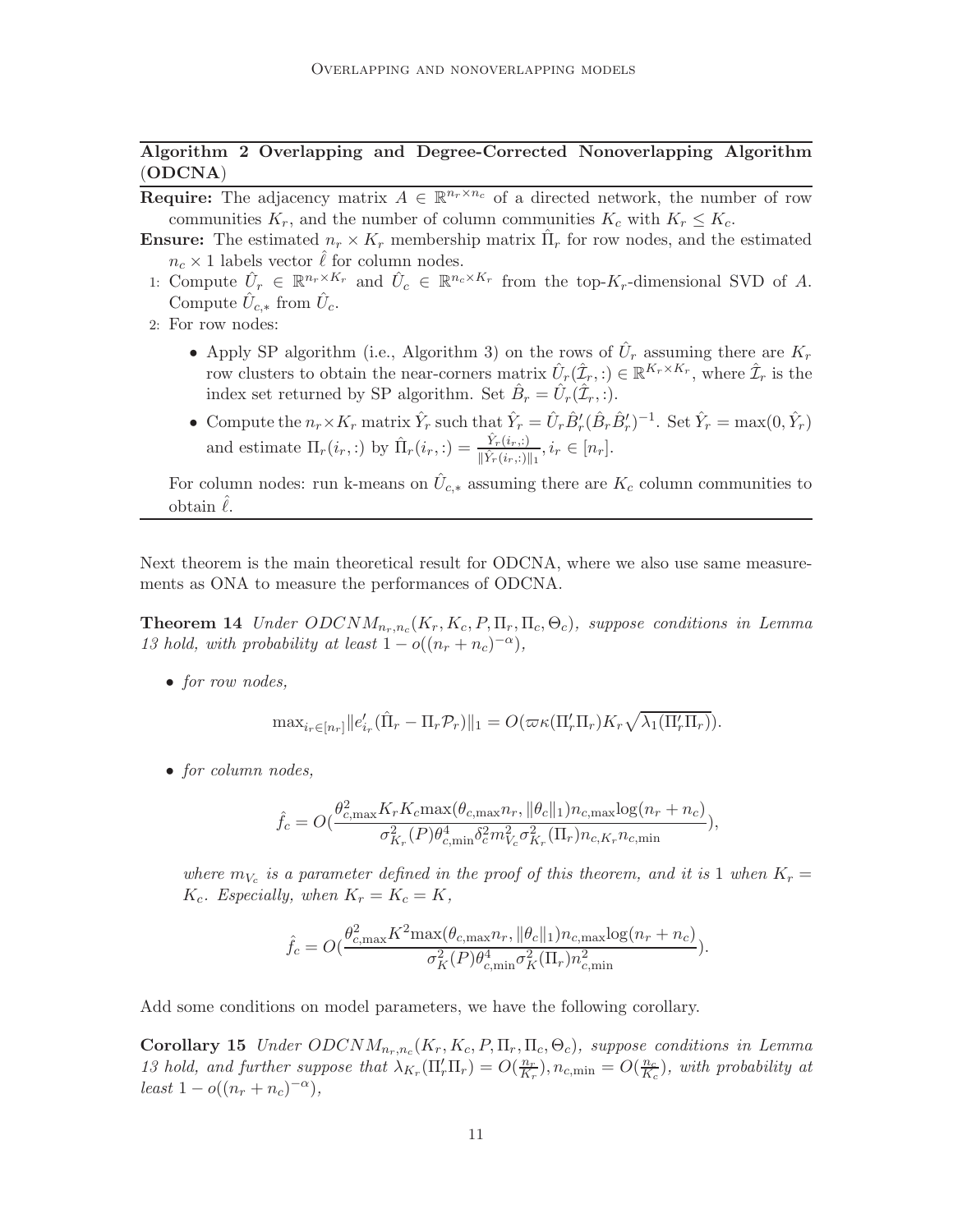• *for row nodes, when*  $K_r = K_c = K$ *,* 

$$
\text{max}_{i_r \in [n_r]} ||e'_{i_r}(\hat{\Pi}_r - \Pi_r \mathcal{P}_r)||_1 = O(\frac{K^2 \sqrt{\theta_{c,\max}(\sqrt{\frac{C_{\max}(n_r, n_c)}{\min(n_r, n_c)}} + \sqrt{\log(n_r + n_c)})}}{\theta_{c,\min} \sigma_K(P) \sqrt{n_c}}).
$$

• *for column nodes,*

$$
\hat{f}_c = O\left(\frac{\theta_{c,\max}^2 K_r^2 K_c^2 \max(\theta_{c,\max} n_r, \|\theta_c\|_1) \log(n_r + n_c)}{\sigma_{K_r}^2(P) \theta_{c,\min}^4 \delta_c^2 m_{V_c}^2 n_r n_c}\right).
$$

*When*  $K_r = K_c = K$ *,* 

$$
\hat{f}_c = O(\frac{\theta_{c,\max}^2 K^4 \max(\theta_{c,\max} n_r, \|\theta_c\|_1) \log(n_r + n_c)}{\sigma_K^2(P)\theta_{c,\min}^4 n_r n_c}).
$$

*Especially, when*  $n_r = O(n), n_c = O(n), K_r = O(1)$  *and*  $K_c = O(1)$ *,* 

• *for row nodes, when*  $K_r = K_c$ ,

$$
\text{max}_{i_r \in [n_r]} ||e'_{i_r}(\hat{\Pi}_r - \Pi_r \mathcal{P}_r)||_1 = O(\frac{\sqrt{\theta_{c,\text{max}} \log(n)}}{\theta_{c,\text{min}} \sigma_K(P)\sqrt{n}}).
$$

• *for column nodes,*

$$
\hat{f}_c = O(\frac{\theta_{c,\max}^2 \max(\theta_{c,\max} n_r, \|\theta_c\|_1) \log(n)}{\sigma_{K_r}^2(P) \theta_{c,\min}^4 \delta_c^2 m_{V_c}^2 n^2}).
$$

*When*  $K_r = K_c = K$ *,* 

<span id="page-11-0"></span>
$$
\hat{f}_c = O\left(\frac{\theta_{c,\max}^2 \max(\theta_{c,\max} n_r, \|\theta_c\|_1) \log(n)}{\sigma_K^2(P) \theta_{c,\min}^4 n^2}\right).
$$

When  $K_r \neq K_c$ , though it is challenge to obtain the lower bounds of  $\delta_c$  and  $m_{V_c}$ , we can roughly set  $\sqrt{2}$  and 1 as the lower bounds of  $\delta_c$  and  $m_{V_c}$ , respectively, since  $\delta_c = \sqrt{2}$  and  $m_{V_c} = 1$  when  $K_r = K_c$ . Meanwhile, if we further set  $\theta_{c,\text{max}} = O(\rho)$  and  $\theta_{c,\text{min}} = O(\rho)$ , we have below corollary.

Corollary 16 *Under*  $ODCNM_{n_r,n_c}(K_r, K_c, P, \Pi_r, \Pi_c, \Theta_c)$ , suppose conditions in Lemma [13](#page-9-1) hold, and further suppose that  $\lambda_{K_r}(\Pi'_r\Pi_r) = O(\frac{n_r}{K_r})$  $\frac{n_r}{K_r}$ ),  $n_{c,\min} = O(\frac{n_c}{K_c})$  $\frac{n_c}{K_c}$ ) and  $\theta_{c,\text{max}}$  =  $O(\rho), \theta_{c,\text{min}} = O(\rho)$ , with probability at least  $1 - o((n_r + n_c)^{-\alpha}),$ 

• *for row nodes, when*  $K_r = K_c = K$ *,* 

$$
\max_{i_r \in [n_r]} ||e'_{i_r}(\hat{\Pi}_r - \Pi_r \mathcal{P}_r)||_1 = O(\frac{K^2(\sqrt{\frac{C_{\max}(n_r, n_c)}{\min(n_r, n_c)}} + \sqrt{\log(n_r + n_c)})}{\sigma_K(P)\sqrt{\rho n_c}}).
$$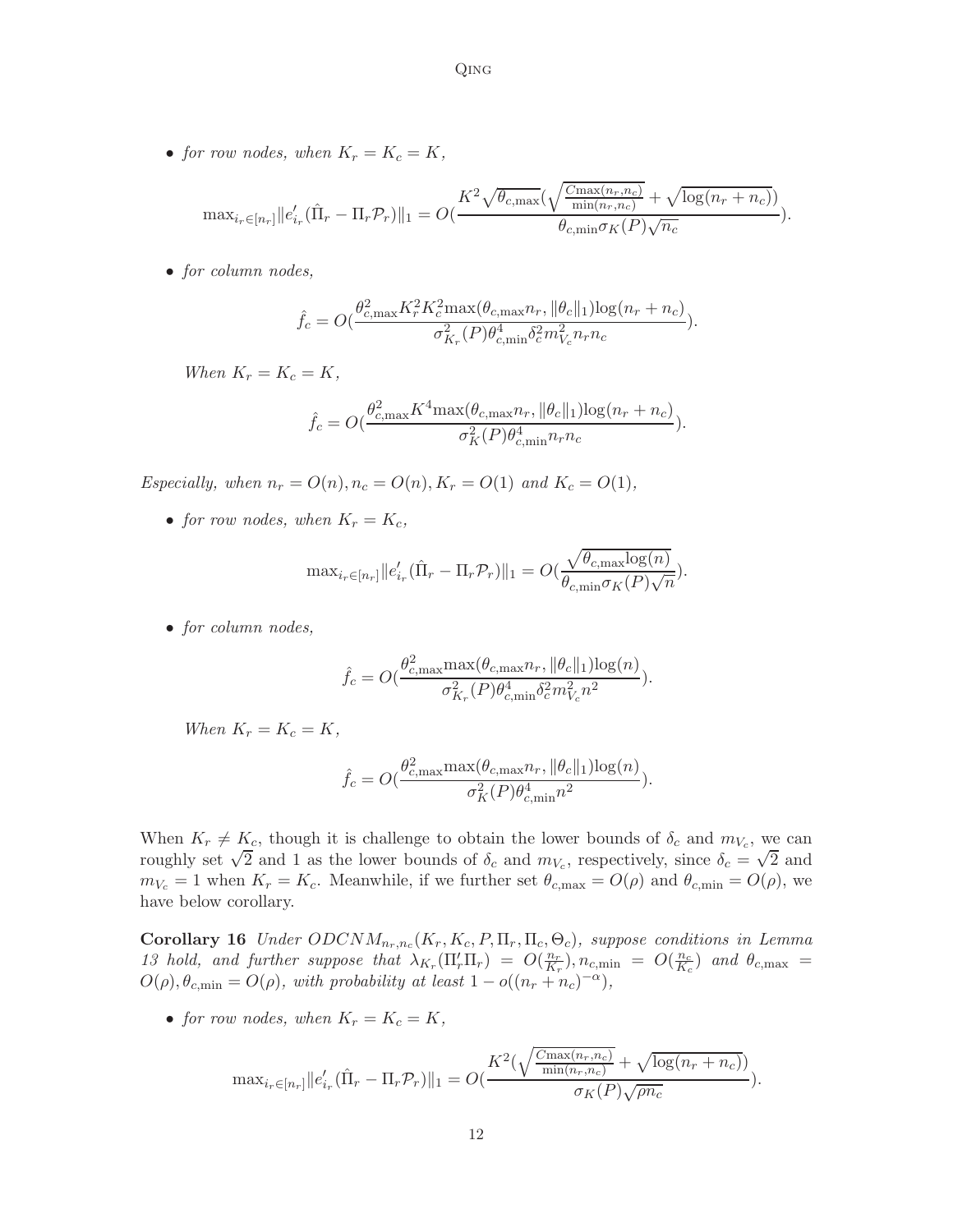• *for column nodes,*

$$
\hat{f}_c = O(\frac{K_r^2 K_c^2 \max(n_r, n_c) \log(n_r + n_c)}{\sigma_{K_r}^2 (P) \rho \delta_c^2 m_{V_c}^2 n_r n_c}).
$$

*When*  $K_r = K_c = K$ *,* 

$$
\hat{f}_c = O(\frac{K^4 \max(n_r, n_c) \log(n_r + n_c)}{\sigma_K^2(P)\rho n_r n_c}).
$$

*Especially, when*  $n_r = O(n), n_c = O(n), K_r = O(1)$  *and*  $K_c = O(1)$ *,* 

• *for row nodes, when*  $K_r = K_c$ ,

$$
\text{max}_{i_r \in [n_r]} ||e'_{i_r}(\hat{\Pi}_r - \Pi_r \mathcal{P}_r)||_1 = O(\frac{\sqrt{\log(n)}}{\sigma_K(P)\sqrt{\rho n}}).
$$

• *for column nodes,*

$$
\hat{f}_c = O(\frac{\log(n)}{\sigma_{K_r}^2(P)\rho \delta_c^2 m_{V_c}^2 n}).
$$

*When*  $K_r = K_c = K$ ,

$$
\hat{f}_c = O(\frac{\log(n)}{\sigma_K^2(P)\rho n}).
$$

By setting  $\Theta_c = \rho I$ ,  $ODCNM_{n_r,n_c}(K_r, K_c, P, \Pi_r, \Pi_c, \Theta_c)$  degenerates to  $ONM_{n_r,n_c}(K_r, K_c, P, \Pi_r, \Pi_c)$ . By comparing Corollary [7](#page-7-0) and Corollary [16,](#page-11-0) we see that theoretical results under ODCNM are consistent with those under ONM when ODCNM degenerates to ONM for the case that  $K_r = K_c = K$ .

#### 4. Simulations

In this section,we present some simulations to investigate the performance of the three proposed algorithms. We measure their performances by Mixed-Hamming error rate (MHamm for short) for row nodes and Hamming error rate (Hamm for short) for column nodes defined below

MHamm = 
$$
\frac{\min_{\pi \in S_{K_r}} ||\hat{\Pi}_r \pi - \Pi_r||_1}{n_r}
$$
 and Hamm =  $\frac{\min_{\pi \in S} ||\hat{\Pi}_c \pi - \Pi_c||_1}{n_c}$ ,

where  $\hat{\Pi}_c \in \mathbb{R}^{n_c \times K_c}$  is defined as  $\hat{\Pi}_c(i_c, k) = 1$  if  $\hat{\ell}(i_c) = k$  and 0 otherwise for  $i_c \in [n_c], k \in$  $[K_c]$ .

For all simulations in this section, the parameters  $(n_r, n_c, K_r, K_c, P, \rho, \Pi_r, \Pi_c, \Theta_c)$  are set as follows. Unless specified, set  $n_r = 400, n_c = 300, K_r = 3, K_c = 4$ . For column nodes, generate  $\Pi_c$  by setting each column node belonging to one of the column communities with equal probability. Let each row community have 100 pure nodes, and let all the mixed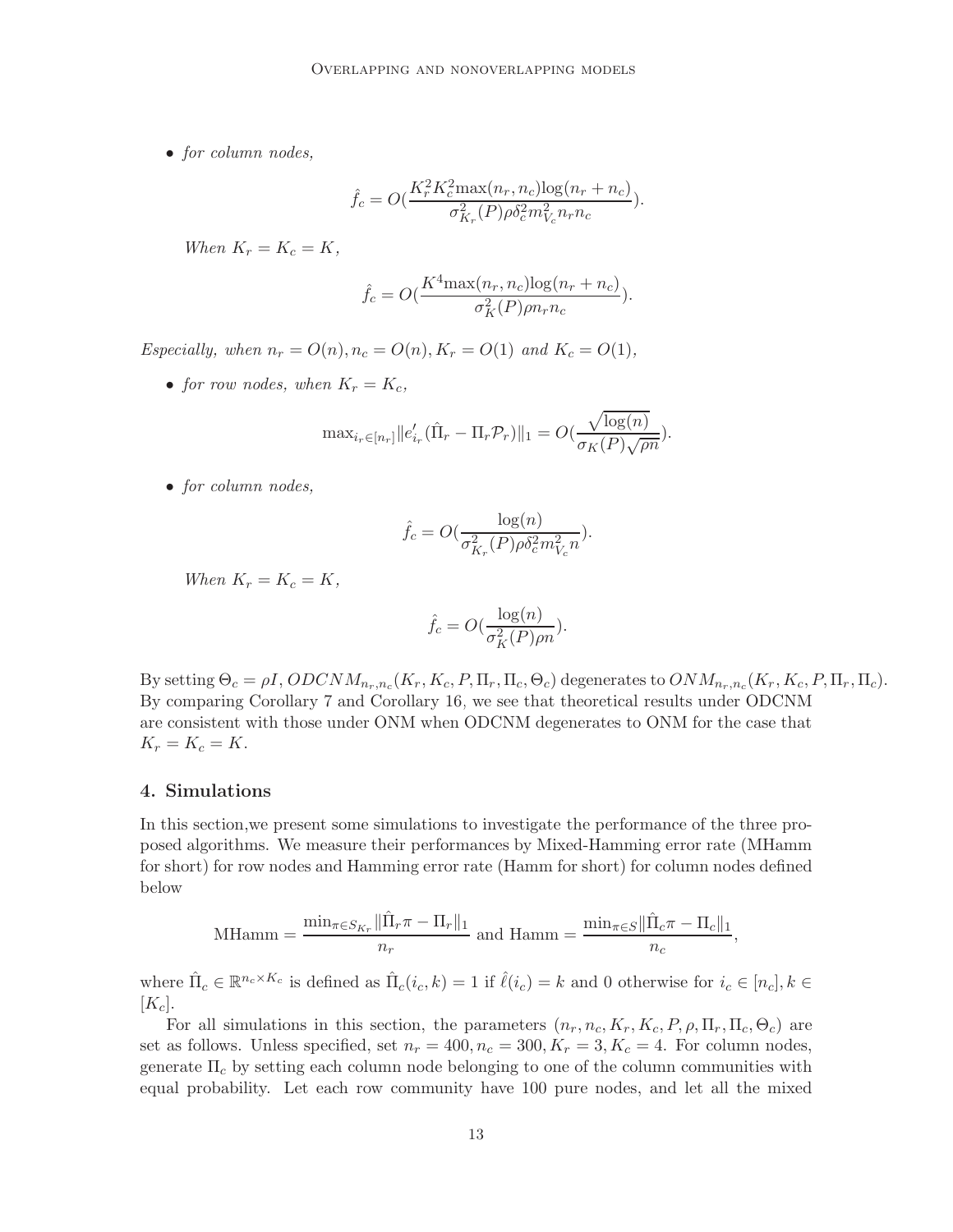#### Qing

row nodes have memberships  $(0.6, 0.3, 0.1)$ .  $P = \rho \tilde{P}$  is set independently under ONM and ODCNM. Under ONM,  $\rho$  is 0.5 in Experiment 1 and we study the influence of  $\rho$  in Experiment 2; Under ODCNM, for  $z_c \geq 1$ , we generate the degree parameters for column nodes as below: let  $\theta_c \in \mathbb{R}^{n_c \times 1}$  such that  $1/\theta_c(i_c) \stackrel{iid}{\sim} U(1, z_c)$  for  $i_c \in [n_c]$ , where  $U(1, z_c)$ denotes the uniform distribution on [1,  $z_c$ ]. We study the influences of  $Z_c$  and  $\rho$  under ODCNM in Experiments 3 and 4, respectively. For all settings, we report the averaged MHamm and the averaged Hamm over 50 repetitions.

Experiment 1: Changing  $n_c$  under ONM. Let  $n_c$  range in  $\{50, 100, 150, \ldots, 300\}$ . For this experiment,  $P$  is set as

$$
P = \rho \begin{bmatrix} 1 & 0.3 & 0.2 & 0.3 \\ 0.2 & 0.9 & 0.1 & 0.2 \\ 0.3 & 0.2 & 0.8 & 0.3 \end{bmatrix}.
$$

Let  $\rho = 0.5$  under for this experiment designed under ONM. The numerical results are shown in panels (a) and (b) of Figure [1.](#page-14-0) The results show that as  $n_c$  increases, ONA and ODCNA perform better. Meanwhile, the total run-time for this experiment is roughly 70 seconds. For row nodes, since both ONA and ODCNA apply SP algorithm on Uˆ to estimate  $\Pi_r$ , the estimated row membership matrices of ONA and ODCNA are same, and hence MHamm for ONA always equal to that of ODCNA.

Experiment 2: Changing  $\rho$  under ONM. P is set same as Experiment 1, and we let  $\rho$ range in  $\{0.1, 0.2, \ldots, 1\}$  to study the influence of  $\rho$  on performances of ONA and ODCNA under ONM. The results are displayed in panels (c) and (d) of Figure [1.](#page-14-0) From the results, we see that both methods perform better as  $\rho$  increases since a larger  $\rho$  gives more edges generated in a directed network. Meanwhile, the total run-time for this experiment is roughly 136 seconds.

Experiment 3: Change  $z_c$  under ODCNM. P is set same as Experiment 1. Let  $z_c$  range in  $\{1, 2, \ldots, 8\}$ . Increasing  $z_c$  decreases edges generated under ODCNM. Panels (e) and (f) in Figure [1](#page-14-0) display simulation results of this experiment. The results show that, generally, increasing the variability of node degrees makes it harder to detect node memberships for both ONA and ODCNA. Though ODCNA is designed under ODCNM, it holds similar performances as ONA for directed networks in which column nodes have various degrees in this experiment, and this is consistent with our theoretical findings in Corollaries [7](#page-7-0) and [15.](#page-10-1) Meanwhile, the total run-time for this experiment is around 131 seconds.

Experiment 4: Change  $\rho$  under ODCNM. Set  $z_c = 3$ , P is set same as Experiment 1, and let  $\rho$  range in  $\{0.1, 0.2, \ldots, 1\}$  $\{0.1, 0.2, \ldots, 1\}$  $\{0.1, 0.2, \ldots, 1\}$  under ODCNM. Panels (g) and (h) in Figure 1 displays simulation results of this experiment. The performances of the two proposed methods are similar as that of Experiment 2. Meanwhile, the total run-time for this experiment is around 221 seconds.

## 5. Discussions

In this paper, we introduced overlapping and nonoverlapping models and its extension by considering degree heterogeneity. The models can model directed network with  $K_r$ row communities and  $K_c$  column communities, in which row node can belong to multiple row communities while column node only belong to one of the column communities. The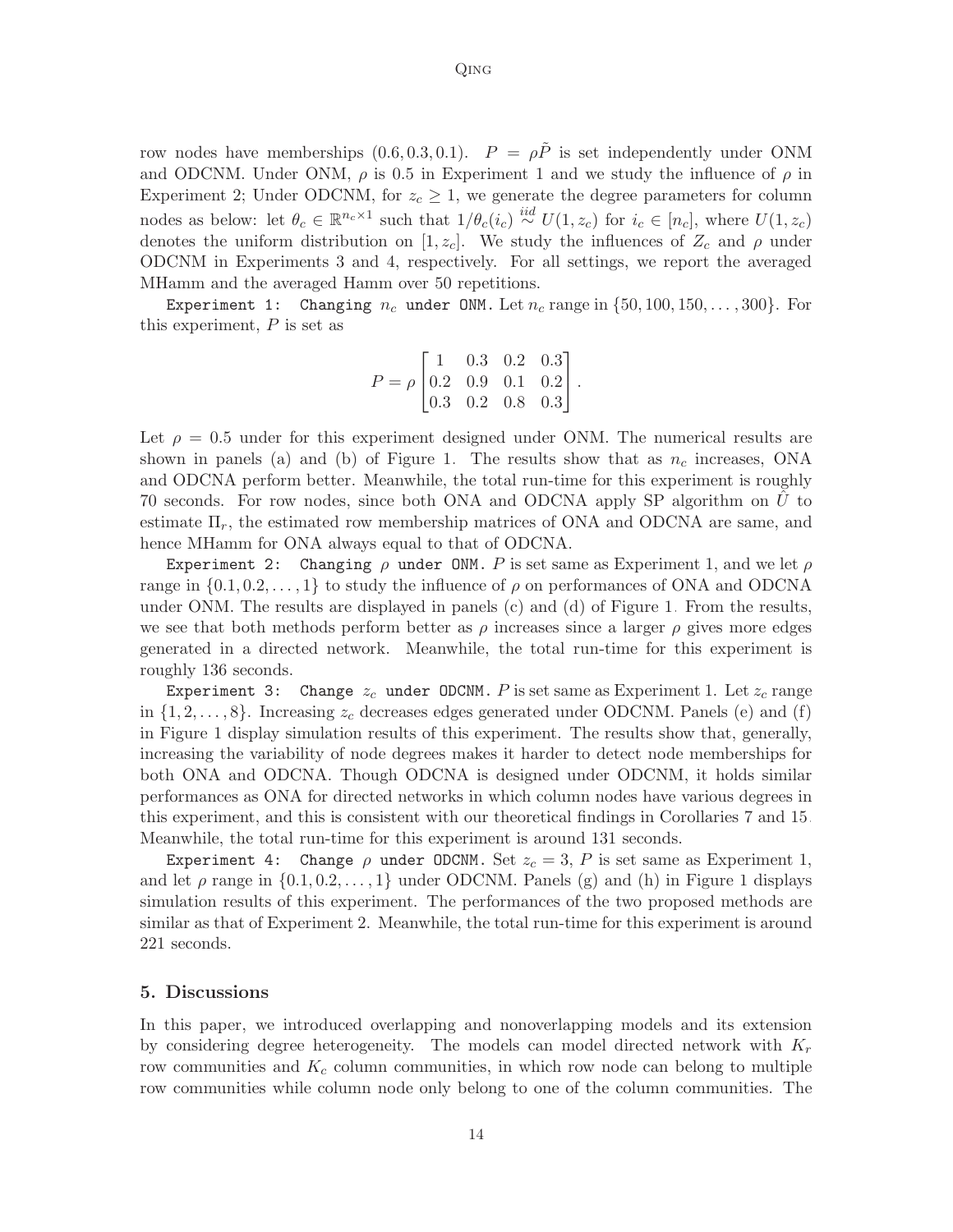



0 2 4 6 8 z c

 $0.08\frac{L}{0}$ 

0.09

0.1

MHamm

0 2 4 6 8 z c  $0\frac{L}{0}$ 0.02 0.04 0.06 0.08 Hamm 0.1

(e) Changing  $z_c$  under ODCNM: (f) Changing  $z_c$  under ODCNM: MHamm. Hamm.



(g) Changing  $\rho$  under ODCNM: (h) Changing  $\rho$  under ODCNM: Hamm. MHamm.

<span id="page-14-0"></span>Figure 1: Estimation errors of ONA and ODCNA.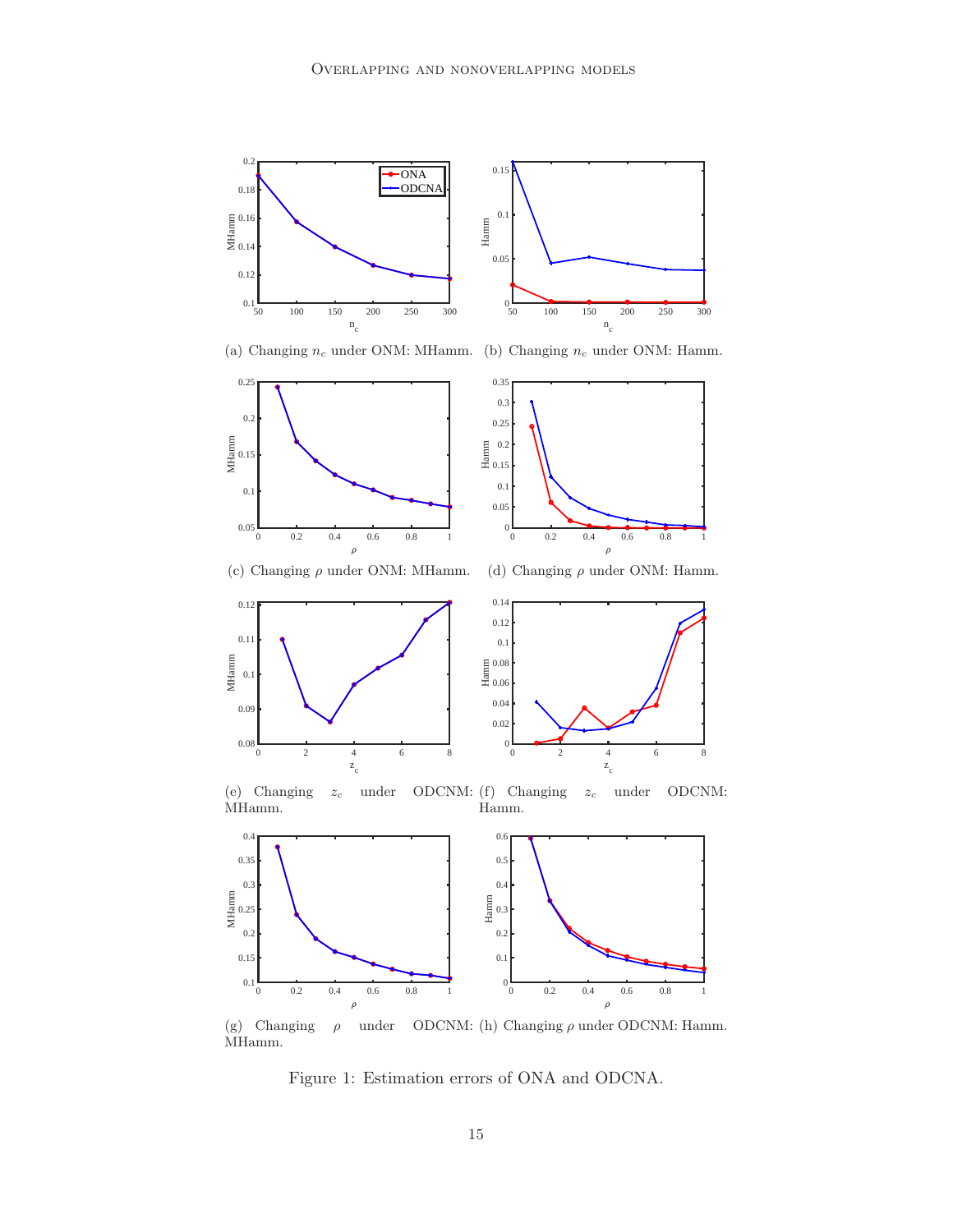proposed models are identifiable when  $K_r \leq K_c$  and some other popular constraints on the connectivity matrix and membership matrices. For comparison, modeling directed network in which row nodes have overlapping property while column nodes do not with  $K_r > K_c$  is unidentifiable. Meanwhile, since previous works found that modeling directed networks in which both row and column nodes have overlapping property with  $K_r \neq K_c$  is unidentifiable, our identifiable ONM and ODCNM as well as the DCONM in Appendix [D](#page-22-0) supply a gap in modeling overlapping directed networks when  $K_r \neq K_c$ . Theses models provide exploratory tools for studying community structure in directed networks with one side is overlapping while another side is nonoverlapping. Two spectral algorithms are designed to fit ONM and ODCNM. We also showed estimation consistency under mild conditions for our methods. Especially, when ODCNM reduces to ONM, our theoretical results under ODCNM are consistent with those under ONM. But perhaps the main limitation of the models is that the  $K_r$  and  $K_c$  in the directed network are assumed given, and such limitation also holds for the ScBM and DCScBM of [Rohe et al. \(2016](#page-25-2)). In most community problems, the number of row community and the number of column community are unknown, therefore a complete calculation and theoretical study require not only the algorithms and their theoretically consistent estimations described in this paper but also a method for estimating  $K_r$  and  $K_c$ . We leave studies of this problem to our future work.

## Appendix A. Successive Projection algorithm

Algorithm [3](#page-15-0) is the Successive Projection algorithm.

<span id="page-15-0"></span>

| Algorithm 3 Successive Projection (SP) (Gillis and Vavasis, 2015)                                                                         |  |  |  |  |  |
|-------------------------------------------------------------------------------------------------------------------------------------------|--|--|--|--|--|
| <b>Require:</b> Near-separable matrix $Y_{sp} = S_{sp}M_{sp} + Z_{sp} \in \mathbb{R}_{+}^{m \times n}$ , where $S_{sp}$ , $M_{sp}$ should |  |  |  |  |  |
| satisfy Assumption 1 Gillis and Vavasis $(2015)$ , the number r of columns to be extracted.                                               |  |  |  |  |  |
| <b>Ensure:</b> Set of indices K such that $Y_{\text{sp}}(\mathcal{K},.) \approx S$ (up to permutation)                                    |  |  |  |  |  |
| 1: Let $R = Y_{sp}, \mathcal{K} = \{\}, k = 1$ .                                                                                          |  |  |  |  |  |
| 2: While $R \neq 0$ and $k \leq r$ do                                                                                                     |  |  |  |  |  |
| $k_* = \text{argmax}_k   R(k,:)  _F.$<br>3:                                                                                               |  |  |  |  |  |
| $u_k = R(k_*, :).$<br>4:                                                                                                                  |  |  |  |  |  |
| 5: $R \leftarrow (I - \frac{u_k u'_k}{\ u_k\ _{\mathcal{F}}^2})R.$                                                                        |  |  |  |  |  |
| $\mathcal{K} = \mathcal{K} \cup \{k_*\}.$<br>6:                                                                                           |  |  |  |  |  |
| $k=k+1$ .<br>7:                                                                                                                           |  |  |  |  |  |
| 8: end while                                                                                                                              |  |  |  |  |  |

# Appendix B. Proofs under ONM

# B.1 Proof of Proposition [2](#page-3-1)

**Proof** By Lemma [3,](#page-3-0) let  $U_r \Lambda U_c'$  be the compact SVD of  $\Omega$  such that  $\Omega = U_r \Lambda U_c'$ , since  $\Omega = \Pi_r P \Pi'_c = \tilde{\Pi}_r \tilde{P} \tilde{\Pi}'_c$ , we have  $\Omega(\mathcal{I}_r, \mathcal{I}_c) = P = \tilde{P}$ , which gives  $P = \tilde{P}$ . By Lemma [3,](#page-3-0) since  $U_r = \Pi_r U_r(\mathcal{I}_r, :) = \Pi_r U_r(\mathcal{I}_r, :)$ , we have  $\Pi_r = \Pi_r$  where we have used the fact that the inverse of  $U_r(\mathcal{I}_r,.)$  exists. Since  $\Omega = \Pi_r P \Pi'_c = \tilde{\Pi}_r P \tilde{\Pi}'_c = \Pi_r P \tilde{\Pi}'_c$ , we have  $\Pi_r P \Pi'_c = \Pi_r P \Pi'_c$ . By Lemma 7 of [Qing and Wang \(2021a\)](#page-25-6), we have  $P \Pi'_c = P \Pi'_c$ , i.e.,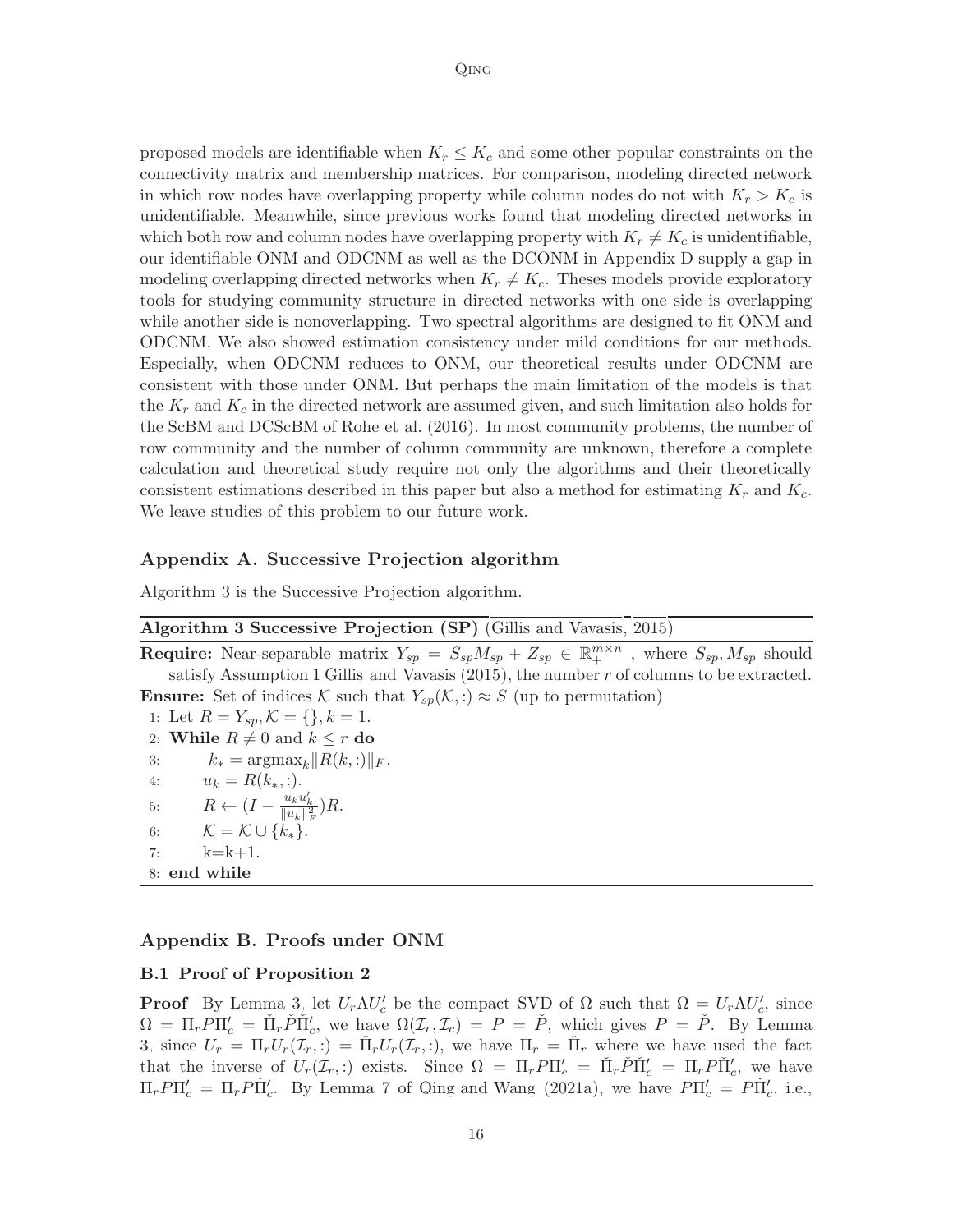$\Pi_c X = \tilde{\Pi}_c X$  where we set  $X = P' \in \mathbb{R}^{K_c \times K_r}$ . Let  $\ell$  be the  $n_c \times 1$  vector of column nodes labels obtained from  $\tilde{\Pi}_c$ . For  $i_c \in [n_c], k \in [K_r]$ , from  $\Pi_c X = \tilde{\Pi}_c X$ , we have  $(\Pi_c X)(i_c, k) = \Pi_c(i_c, :)X(:, k) = X(\ell(i_c), k) = X(\ell(i_c), k)$ , which means that we must have  $\ell(i_c) = \ell(i_c)$  for all  $i_c \in [n_c]$ , i.e.,  $\ell = \ell$  and  $\Pi_c = \Pi_c$ . Note that, for the special case  $K_r = K_c = K$ ,  $\Pi_c = \Pi_c$  can be obtained easily: since  $P\Pi_c' = P\Pi_c'$  and  $P \in \mathbb{R}^{K \times K}$  is assumed to be full rank, we have  $\Pi_c = \check{\Pi}_c$ . Thus the proposition holds.  $\mathcal{L}_{\mathcal{A}}$ 

## B.2 Proof of Lemma [3](#page-3-0)

**Proof** For  $U_r$ , since  $\Omega = U_r \Lambda U_c'$  and  $U_c' U_c = I_{K_r}$ , we have  $U_r = \Omega U_c \Lambda^{-1}$ . Recall that  $\Omega = \Pi_r P \Pi_c'$ , we have  $U_r = \Pi_r P \Pi_c' U_c \Lambda^{-1} = \Pi_r B_r$ , where we set  $B_r = P \Pi_c' U_c \Lambda^{-1}$ . Since  $U_r(\mathcal{I}_r, \cdot) = \Pi_r(\mathcal{I}_r, \cdot)B_r = B_r$ , we have  $B_r = U_r(\mathcal{I}_r, \cdot)$ . For  $i_r \in [n_r]$ ,  $U_r(i_r, \cdot) = e'_{i_r} \Pi_r B_r =$  $\Pi_r(i_r,:)B_r$ , so sure we have  $U_r(i_r,:)=U_r(i_r,:)$  when  $\Pi_r(i_r,:)=\Pi_r(i_r,:)$ .

For  $U_c$ , follow similar analysis as for  $U_r$ , we have  $U_c = \Pi_c B_c$ , where  $B_c = P' \Pi'_r U_r \Lambda^{-1}$ . Note that  $B_c \in \mathbb{R}^{K_c*K_r}$ . Sure,  $U_c(i_c,:) = U_c(\bar{i}_c,:)$  when  $\ell(i_c) = \ell(\bar{i}_c)$  for  $i_c, \bar{i}_c \in [n_c]$ .

Now, we focus on the case when  $K_r = K_c = K$ . For this case, since  $B_c \in \mathbb{R}^{K_c*K_r}$ ,  $B_c$  is full rank when  $K_r = K_c$ . Since  $I_{K_r} = I_K = U_c' U_c = B_c' \Pi_c' \Pi_c B_c$ , we have  $\Pi_c' \Pi_c = (B_c B_c')^{-1}$ . Since  $\Pi'_{c} \Pi_{c} = \text{diag}(n_{c,1}, n_{c,2}, \dots, n_{c,K})$ , we have  $B_{c} B'_{c} = \text{diag}(\frac{1}{n_{c,1}}, \frac{1}{n_{c,2}}, \dots, \frac{1}{n_{c,K}})$ . When  $K_r = K_c = K$ , we have  $B_c(k,:)B_c'(l,:) = 0$  for any  $k \neq l$  and  $k, l \in [K]$ . Then , we have  $B_c B'_c = \text{diag}(\|B_c(1,:)\|_F^2, \|B_c(2,:)\|_F^2, \ldots, \|B_c(K,:)\|_F^2) = \text{diag}(\frac{1}{n_{c,1}}, \frac{1}{n_{c,2}}, \ldots, \frac{1}{n_{c,K}})$  and the lemma follows.

Note that when  $K_r < K_c$ , since  $B_c$  is not full rank now, we can not obtain  $\Pi_c' \Pi_c =$  $(B_c B_c')^{-1}$  from  $I_{K_r} = B_c' \Pi_c' \Pi_c B_c$ . Therefore, when  $K_r < K_c$ , the equality  $||B_c(k,.) - B_c(l,:)||$  $||F||_F = \sqrt{\frac{1}{n_{c,k}} + \frac{1}{n_{c,l}}}$  does not hold for any  $k \neq l$ . And we can only know that  $U_c$  has  $K_c$ distinct rows when  $K_r < K_c$ , but have no knowledge about the minimum distance between any two distinct rows of  $U_c$ . L

#### B.3 Proof of Theorem [6](#page-6-1)

Proof For row nodes, when conditions in Lemma [5](#page-6-0) hold, by Theorem 2 of [Qing and Wang](#page-25-6) [\(2021a](#page-25-6)), with probability at least  $1-o((n_r+n_c)^{-\alpha})$  for any  $\alpha > 0$ , there exists a permutation matrix  $\mathcal{P}_r$  such that, for  $i_r \in [n_r]$ , we have

$$
||e'_{i_r}(\hat{\Pi}_r - \Pi_r \mathcal{P}_r)||_1 = O(\varpi \kappa(\Pi'_r \Pi_r) K_r \sqrt{\lambda_1(\Pi'_r \Pi_r)}).
$$

Next, we focus on column nodes. By the proof of Lemma 2.3 of [Qing and Wang \(2021b\)](#page-25-4), there exists an orthogonal matrix  $\hat{O}$  such that

<span id="page-16-1"></span><span id="page-16-0"></span>
$$
\|\hat{U}_c\hat{O} - U_c\|_F \le \frac{2\sqrt{2K_r} \|A - \Omega\|}{\sqrt{\lambda_{K_r}(\Omega'\Omega)}}.
$$
\n
$$
(7)
$$

Under  $ONM_{n_r,n_c}(K_r, K_c, P, \Pi_r, \Pi_c)$ , by Lemma 10 of [Qing and Wang \(2021a\)](#page-25-6), we have

$$
\sqrt{\lambda_{K_r}(\Omega'\Omega)} \ge \rho \sigma_{K_r}(\tilde{P}) \sigma_{K_r}(\Pi_r) \sigma_{K_r}(\Pi_c). \tag{8}
$$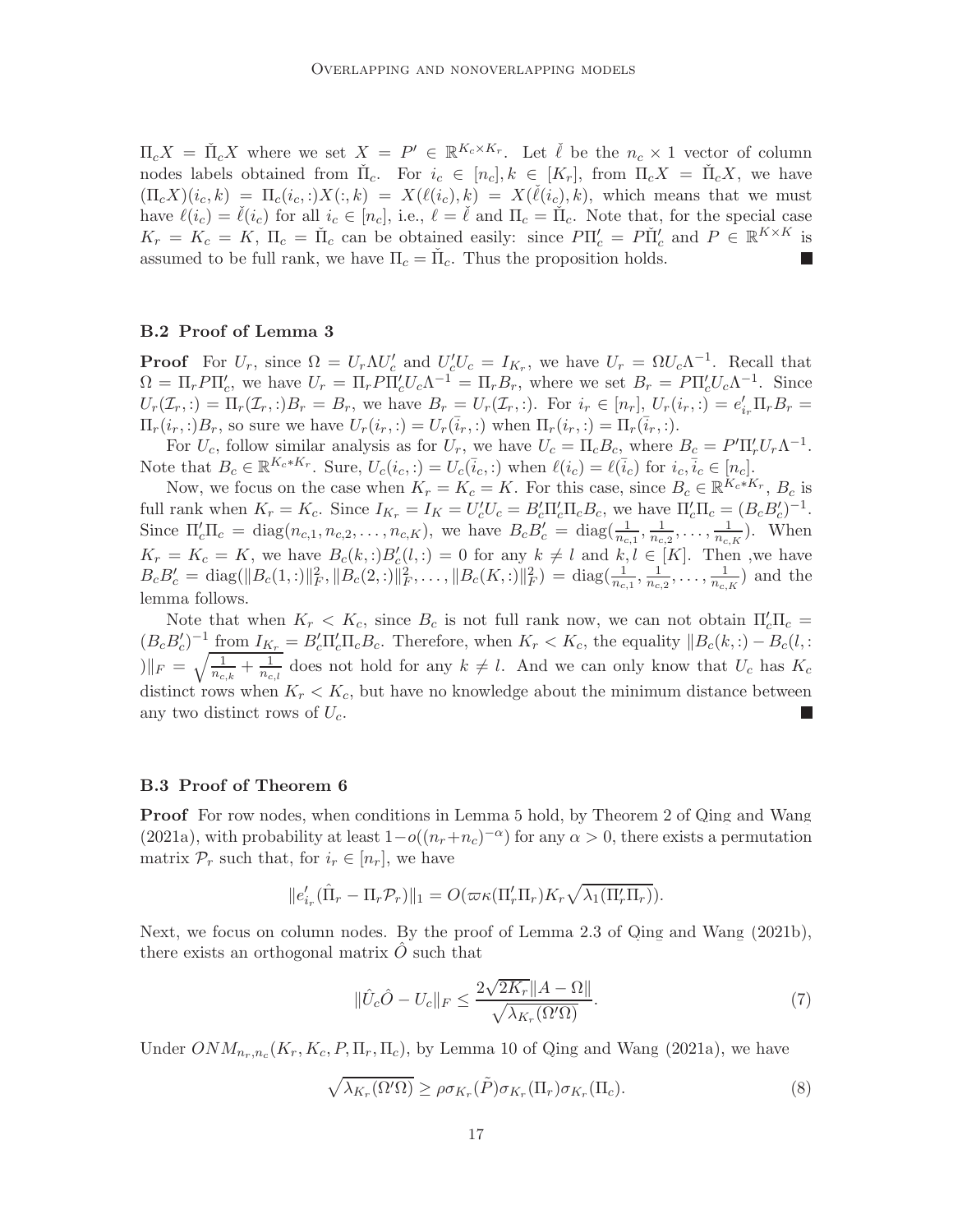<span id="page-17-2"></span><span id="page-17-0"></span>Qing

Since all column nodes are pure,  $\sigma_{K_r}(\Pi_c) = \sqrt{n_{c,K_r}}$ . By Lemma 3 of [Qing and Wang](#page-25-6) [\(2021a](#page-25-6)), when Assumption [\(4\)](#page-5-1) holds, with probability at least  $1 - o((n_r + n_c)^{-\alpha})$ , we have

$$
||A - \Omega|| = O(\sqrt{\rho \max(n_r, n_c) \log(n_r + n_c)}).
$$
\n(9)

Substitute the two bounds in Eqs  $(8)$  and  $(9)$  into Eq  $(7)$ , we have

$$
\|\hat{U}_c\hat{O} - U_c\|_F \le C \frac{\sqrt{K_r \max(n_r, n_c) \log(n_r + n_c)}}{\sigma_{K_r}(\tilde{P}) \sqrt{\rho} \sigma_{K_r}(\Pi_r) \sqrt{n_{c,K_r}}}.
$$
\n(10)

Let  $\varsigma > 0$  be a small quantity, by Lemma 2 in [Joseph and Yu \(2016](#page-24-6)), if

$$
\frac{\sqrt{K_c}}{\varsigma} \|U_c - \hat{U}_c \hat{O}\|_F \left(\frac{1}{\sqrt{n_{c,k}}} + \frac{1}{\sqrt{n_{c,l}}}\right) \le \|B_c(k,.) - B_c(l,:)\|_F, \text{ for each } 1 \le k \ne l \le K_c,
$$
\n(11)

then the clustering error  $\hat{f}_c = O(\varsigma^2)$ . Recall that we set  $\delta_c = \min_{k \neq l} ||B_c(k,:) - B_c(l,:)||_F$  to measure the minimum center separation of  $B_c$ . Setting  $\zeta = \frac{2}{\delta_c} \sqrt{\frac{K_c}{n_{c,\min}}} ||U_c - \hat{U}_c \hat{O}||_F$  makes Eq [\(11\)](#page-17-1) hold for all  $1 \le k \ne l \le K_c$ . Then we have  $\hat{f}_c = O(\varsigma^2) = O(\frac{K_c ||U_c - \hat{U}_c \hat{O}||_F^2}{\delta_c^2 n_{c,\min}})$ . By Eq  $(10)$ , we have

<span id="page-17-1"></span>
$$
\hat{f}_c = O(\frac{K_r K_c \max(n_r, n_c) \log(n_r + n_c)}{\sigma_{K_r}^2(\tilde{P}) \rho \delta_c^2 \sigma_{K_r}^2(\Pi_r) n_{c, K_r} n_{c, \min}}).
$$

Especially, when  $K_r = K_c = K$ ,  $\delta_c \geq \sqrt{\frac{2}{n_{c,\text{max}}}}$  under  $ONM_{n_r,n_c}(K_r, K_c, P, \Pi_r, \Pi_c)$  by Lemma [3.](#page-3-0) When  $K_r = K_c = K$ , we have

$$
\hat{f}_c = O(\frac{K^2 \max(n_r, n_c) n_{c, \max} \log(n_r + n_c)}{\sigma_K^2(\tilde{P}) \rho \sigma_K^2(\Pi_r) n_{c, \min}^2}).
$$

#### B.4 Proof of Corollary [7](#page-7-0)

**Proof** For row nodes, under conditions of Corollary [7,](#page-7-0) we have

$$
\max_{i_r \in [n_r]} ||e'_{i_r}(\hat{\Pi}_r - \Pi_r \mathcal{P}_r)||_1 = O(\varpi K_r \sqrt{\frac{n_r}{K_r}}) = O(\varpi \sqrt{K n_r}).
$$

Under conditions of Corollary [7,](#page-7-0)  $\kappa(\Omega) = O(1)$  and  $\mu \leq C$  for some  $C > 0$  by the proof of Corollary 1 [Qing and Wang \(2021a](#page-25-6)). Then, by Lemma [5,](#page-6-0) we have

$$
\varpi = O\left(\frac{\sqrt{K}(\kappa(\Omega)\sqrt{\frac{\max(n_r, n_c)\mu}{\min(n_r, n_c)}} + \sqrt{\log(n_r + n_c)})}{\sqrt{\rho}\sigma_K(\tilde{P})\sigma_K(\Pi_r)\sqrt{n_{c,K_r}}}\right) = O\left(\frac{\sqrt{K}\left(\sqrt{\frac{C_{\max(n_r, n_c)}{\min(n_r, n_c)}} + \sqrt{\log(n_r + n_c)})}\right)}{\sqrt{\rho}\sigma_K(\tilde{P})\sigma_K(\Pi_r)\sqrt{n_{c,\min}}}\right)
$$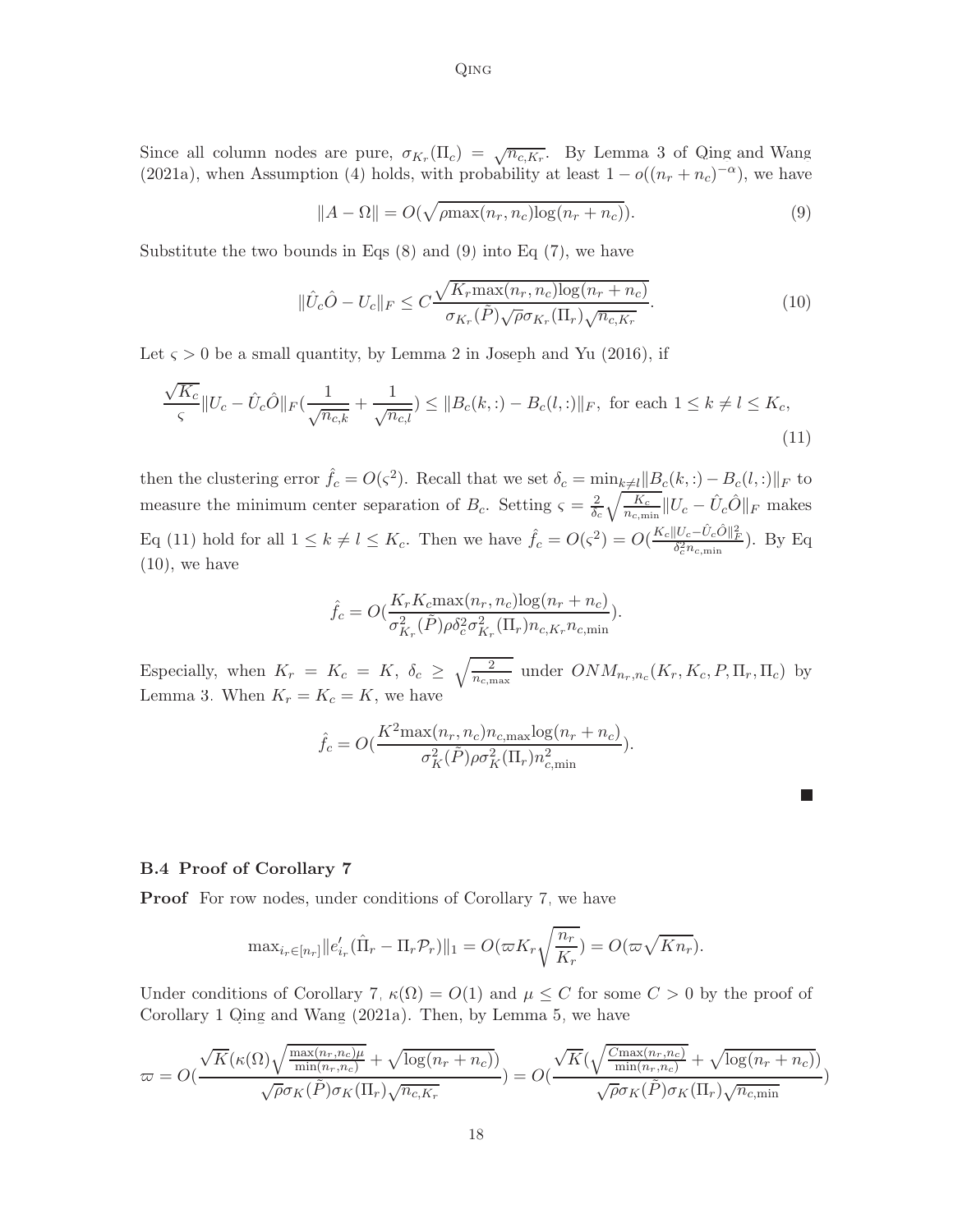$$
= O\left(\frac{K^{1.5}\left(\sqrt{\frac{C_{\max}(n_r, n_c)}{\min(n_r, n_c)}} + \sqrt{\log(n_r + n_c)}\right)}{\sigma_K(\tilde{P})\sqrt{\rho n_r n_c}}\right),
$$

which gives that

$$
\text{max}_{i_r \in [n_r]} ||e'_{i_r}(\hat{\Pi}_r - \Pi_r \mathcal{P}_r)||_1 = O(\frac{K^2(\sqrt{\frac{C_{\text{max}}(n_r, n_c)}{\text{min}(n_r, n_c)}} + \sqrt{\log(n_r + n_c))}}{\sigma_K(\tilde{P})\sqrt{\rho n_c}}).
$$

Note that, when  $K_r < K_c$ , we can not draw a conclusion that  $\mu \leq C$ . Because, when  $K_r < K_c$ , the inverse of  $B_c B_c'$  does not exist since  $B_c \in \mathbb{R}^{K_c \times K_r}$ . Therefore, Lemma 8 of [Qing and Wang \(2021a](#page-25-6)) does not hold, and we can not obtain the upper bound of  $||U_c||_{2\to\infty}$ , causing the impossibility of obtaining the upper bound of  $\mu$ , and this is the reason that we only consider the case when  $K_r = K_c$  for row nodes here.

For column nodes, under conditions of Corollary [7,](#page-7-0) we have

$$
\hat{f}_c = O(\frac{K_r K_c \max(n_r, n_c) \log(n_r + n_c)}{\sigma_{K_r}^2(\tilde{P}) \rho \delta_c^2 \sigma_{K_r}^2 (\Pi_r) n_{c,K_r} n_{c,\min}}) = O(\frac{K_r K_c \max(n_r, n_c) \log(n_r + n_c)}{\sigma_{K_r}^2(\tilde{P}) \rho \delta_c^2 (n_r/K_r) (n_c/K_c) (n_c/K_c)})
$$
\n
$$
= O(\frac{K_r^2 K_c^3 \max(n_r, n_c) \log(n_r + n_c)}{\sigma_{K_r}^2(\tilde{P}) \rho \delta_c^2 n_r n_c^2}).
$$

For the special case  $K_r = K_c = K$ , since  $\frac{n_{c,\text{max}}}{n_{c,\text{min}}} = O(1)$  when  $n_{c,\text{min}} = O(\frac{n_c}{K})$ , we have

$$
\hat{f}_c = O(\frac{K^4 \max(n_r, n_c) \log(n_r + n_c)}{\sigma_K^2(\tilde{P}) \rho n_r n_c}).
$$

When  $n_r = O(n)$ ,  $n_c = O(n)$ ,  $K_r = O(1)$  and  $K_c = O(1)$ , the corollary follows immediately by basic algebra.

#### Appendix C. Proofs under ODCNM

#### C.1 Proof of Proposition [9](#page-8-2)

**Proof** Since  $\Omega = \Pi_r P \Pi_c' \Theta_c = \check{\Pi}_r \check{P} \check{\Pi}_c' \check{\Theta}_c = U_r \Lambda U_c'$ , we have  $U_r = \Pi_r U_r(\mathcal{I}_r, :) = \check{\Pi}_r U_r(\mathcal{I}_r, :)$ by Lemma [11,](#page-8-1) which gives that  $\Pi_r = \Pi_r$ . Since  $U_{c,*} = \Pi_c B_c = \Pi_c U_{c,*}(\mathcal{I}_c, :) = \Pi_c U_{c,*}(\mathcal{I}_c, :)$ by Lemma [11,](#page-8-1) we have  $\Pi_c = \check{\Pi}_c$ .

#### C.2 Proof of Lemma [11](#page-8-1)

### Proof

• For  $U_r$ : since  $\Omega = U_r \Lambda U_c'$  and  $U_c' U_c = I_{K_r}$ , we have  $U_r = \Omega U_c \Lambda^{-1}$ . Recall that  $\Omega = \Pi_r P \Pi_c' \Theta_c$  under ODCNM, we have  $U_r = \Pi_r P \Pi_c' \Theta_c U_c \Lambda^{-1} = \Pi_r B_r$ , where  $B_r =$  $P\Pi'_{c}\Theta_{c}U_{c}\Lambda^{-1}$ . Sure,  $U_{r}(i_{r},:)=U_{r}(\bar{i}_{r},:)$  holds when  $\Pi_{r}(i_{r},:)=\Pi_{r}(\bar{i}_{r},:)$  for  $i_{r},\bar{i}_{r}\in$  $[n_r]$ .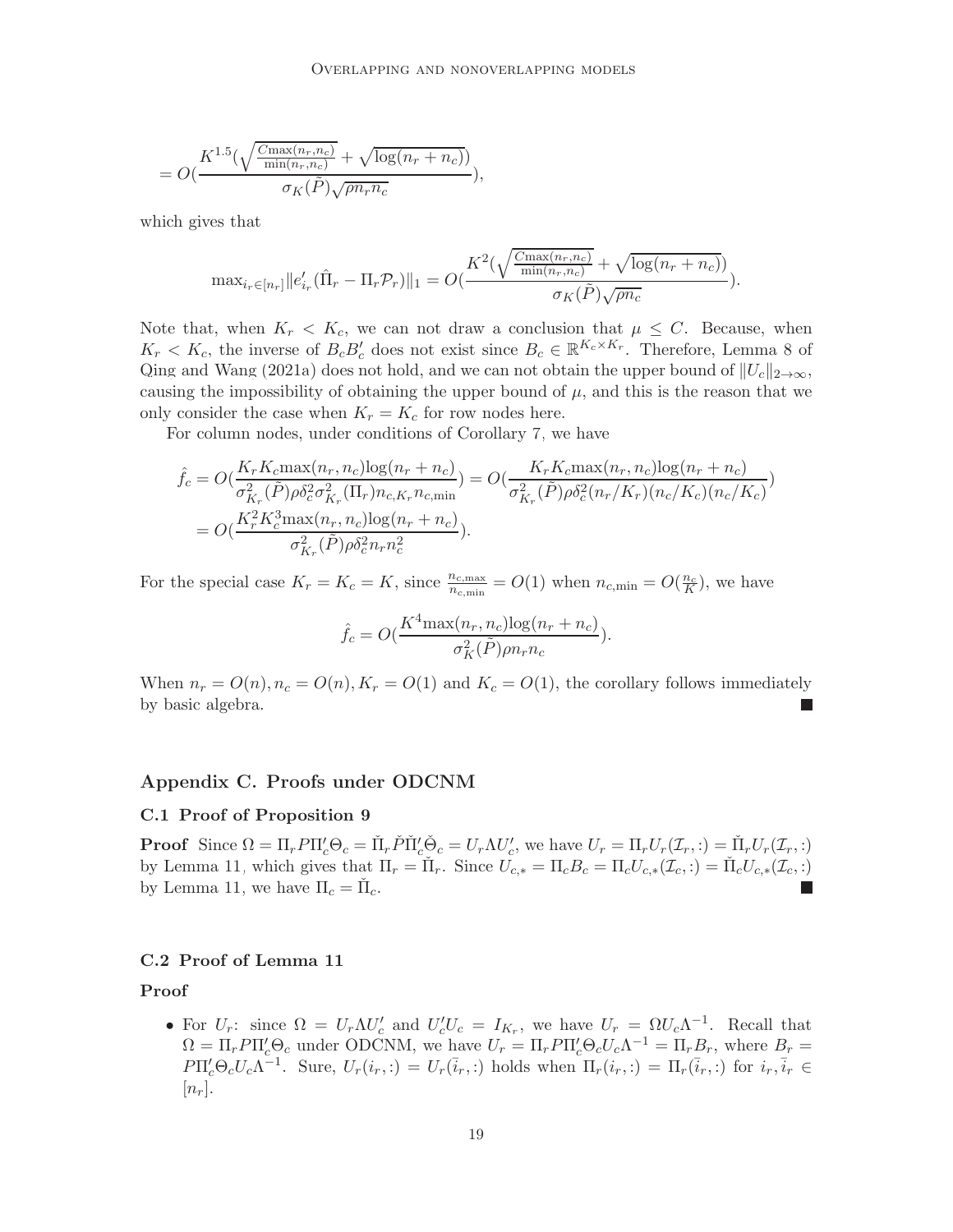• For  $U_c$ : let  $D_c$  be a  $K_c \times K_c$  diagonal matrix such that  $D_c(k, k) = \frac{\|\Theta_c \Pi_c(:,k)\|_F}{\|\theta_c\|_F}$  for  $k \in [K_c]$ . Let  $\Gamma_c$  be an  $n_c \times K_c$  matrix such that  $\Gamma_c(:,k) = \frac{\Theta_c \Pi_c(:,k)}{\|\Theta_c \Pi_c(:,k)\|_F}$  for  $k \in [K_c]$ . For such  $D_c$  and  $\Gamma_c$ , we have  $\Gamma_c'\Gamma_c = I_{K_c}$  and  $\Omega = \Pi_r P ||\theta_c||_F D_c \Gamma_c'$ , i.e.,  $\Theta_c \Pi_c = ||\theta_c||_F \Gamma_c D_c$ .

Since  $\Omega = U_r \Lambda U_c'$  and  $U_r' U_r = I_{K_r}$ , we have  $U_c = \Theta_c \Pi_c P' \Pi_r' U_r \Lambda^{-1}$ . Since  $\Theta_c \Pi_c =$  $\|\theta_c\|_F \Gamma_c D_c$ , we have  $U_c = \Gamma_c \|\theta_c\|_F D_c P' \Pi'_r U_r \Lambda^{-1} = \Gamma_c V_c$ , where we set  $V_c = \|\theta_c\|_F D_c P' \Pi'_r U_r \Lambda^{-1}$  $\mathbb{R}^{K_c \times K_r}$ . Note that since  $U_c'U_c = I_{K_r} = V_c' \Gamma_c' \Gamma_c V_c = V_c' V_c$ , we have  $V_c'V_c = I_{K_r}$ . Now, for  $i_c \in [n_c], k \in [K_r]$ , we have

$$
U_c(i_c, k) = e'_{i_c} U_c e_k = e'_{i_c} \Gamma_c V_c e_k = \Gamma_c(i_c, :) V_c e_k
$$
  
=  $\theta_c(i_c) \left[ \frac{\Pi_c(i_c, 1)}{\|\Theta_c \Pi_c(:, 1)\|_F} \frac{\Pi_c(i_c, 2)}{\|\Theta_c \Pi_c(:, 2)\|_F} \dots \frac{\Pi_c(i_c, K_c)}{\|\Theta_c \Pi_c(:, K_c)\|_F} \right] V_c e_k$   
=  $\frac{\theta_c(i_c)}{\|\Theta_c \Pi_c(:, \ell(i_c))\|_F} V_c(\ell(i_c), k),$ 

which gives that

$$
U_c(i_c,:)=\frac{\theta_c(i_c)}{\|\Theta_c\Pi_c(:,\ell(i_c)\|_F}[V_c(\ell(i_c),1) \quad V_c(\ell(i_c),2) \quad \dots \quad V_c(\ell(i_c),K_r)]=\frac{\theta_c(i_c)}{\|\Theta_c\Pi_c(:,\ell(i_c)\|_F}V_c(\ell(i_c),:).
$$

Then we have

<span id="page-19-0"></span>
$$
U_{c,*}(i_c,:)=\frac{V_c(\ell(i_c),:)}{\|V_c(\ell(i_c),:) \|F}.
$$
\n(12)

Sure, we have  $U_{c,*}(i_c,:)=U_{c,*}(\bar{i}_c,:)$  when  $\ell(i_c)=\ell(\bar{i}_c)$  for  $i_c,\bar{i}_c\in[n_c]$ . Let  $B_c\in$  $\mathbb{R}^{K_c \times K_r}$  such that  $B_c(l,:) = \frac{V_c(l,:)}{\|V_c(l,:)\|_F}$  for  $l \in [K_c]$ . Eq [\(12\)](#page-19-0) gives  $U_{c,*} = \Pi_c B_c$ , which guarantees the existence of  $B_c$ .

Now we consider the case when  $K_r = K_c = K$ . Since  $V_c \in \mathbb{R}^{K_c \times K_r}$  and  $U_c = \Gamma_c V_c \in$  $\mathbb{R}^{n_c \times K_r}$ , we have  $V_c \in \mathbb{R}^{K \times K}$  and  $\text{rank}(V_c) = K$ . Since  $V_c'V_c = I_{K_r}$ , we have  $V_c'V_c = I_K$ when  $K_r = K_c = K$ . Then we have

$$
V_c'V_c = I_K \Rightarrow V_c'V_cV_c' = V_c' \Rightarrow V_c'(V_cV_c' - I_K) = 0 \stackrel{\text{rank}(V_c) = K}{\Rightarrow} V_cV_c' = I_K. \tag{13}
$$

Since  $V_c V_c' = V_c' V_c = I_K$ , we have  $U_{c,*}(i_c,:) = V_c(\ell(i_c))$  by Eq [\(12\)](#page-19-0), and  $||U_{c,*}(i_c,:)||$  $U_{c, *}(\bar{i}_c, : |k| \bar{i}_c \in K)$  is the same  $U_{c, *}(\bar{i}_c, :)$   $|_{F} = \sqrt{2}$  when  $\ell(i_c) \neq \ell(\bar{i}_c)$  for  $i_c, \bar{i}_c \in [n_c],$ i.e.,  $||B_c(k,:) - B_c(l,:))||_F = \sqrt{2}$  for  $k \neq l \in [K]$ .

Note that, when  $K_r < K_c$ , since  $\text{rank}(V_c) = K_r$  and  $V_c \in \mathbb{R}^{K_c \times K_r}$ , the inverse of  $V_c$  does not exist, which causes that the last equality in Eq [\(13\)](#page-19-1) does not hold and  $||B_c(k,:) - B_c(\ell,:)|| \neq \sqrt{2}$  for all  $k \neq l \in [K_c]$ .

<span id="page-19-1"></span>20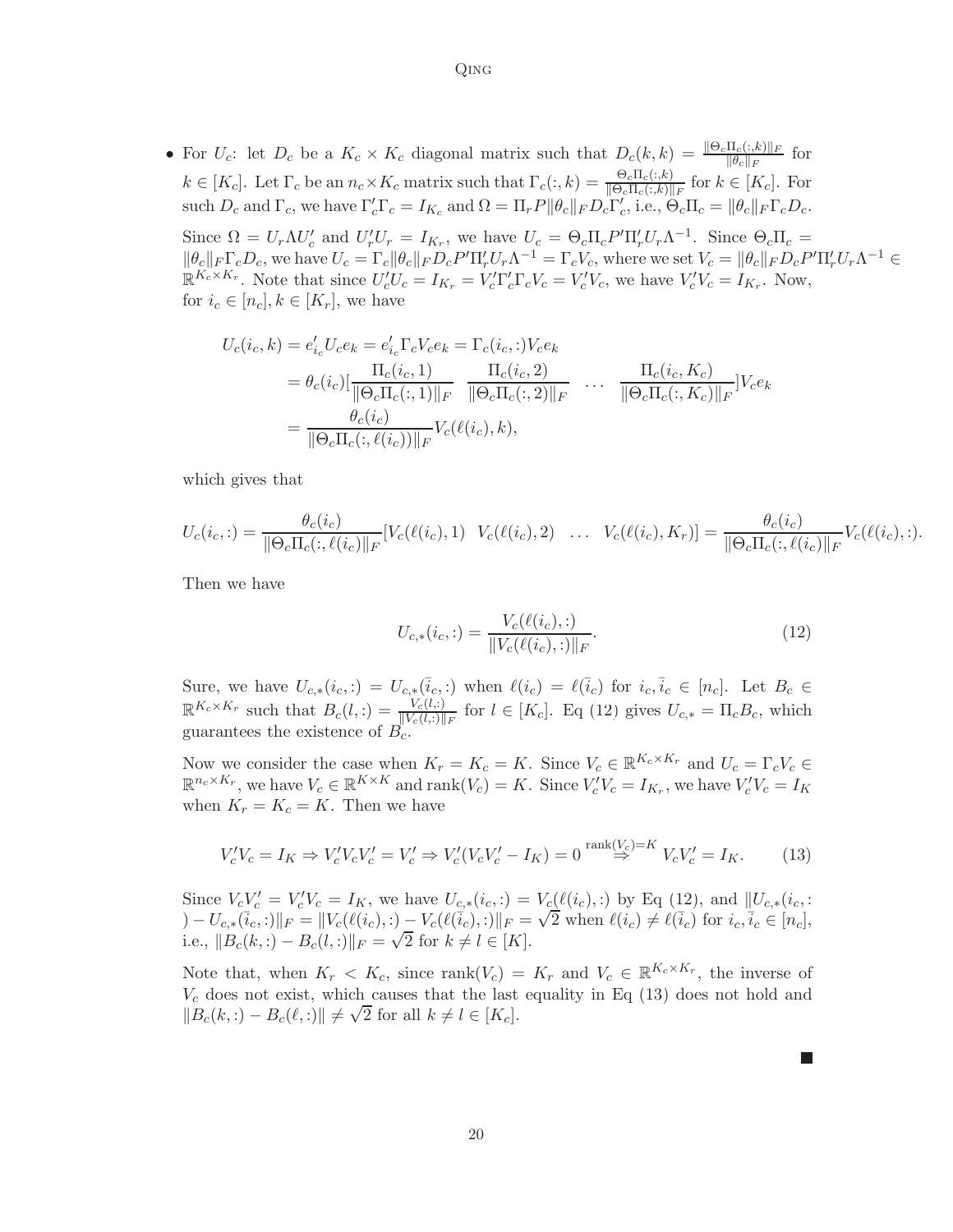# C.3 Proof of Theorem [14](#page-10-2)

**Proof** For row nodes, when conditions in Lemma [13](#page-9-1) hold, by Theorem 2 of [Qing and Wang](#page-25-6)  $(2021a)$  $(2021a)$ , we have

$$
\max_{i_r \in [n_r]} ||e'_{i_r}(\hat{\Pi}_r - \Pi_r \mathcal{P}_r)||_1 = O(\varpi \kappa(\Pi'_r \Pi_r) K_r \sqrt{\lambda_1(\Pi'_r \Pi_r)}).
$$

Next, we focus on column nodes. By the proof of Lemma 2.3 of [Qing and Wang \(2021b\)](#page-25-4), there exists an orthogonal matrix  $\ddot{O}$  such that

<span id="page-20-2"></span><span id="page-20-1"></span><span id="page-20-0"></span>
$$
\|\hat{U}_c\hat{O} - U_c\|_F \le \frac{2\sqrt{2K_r} \|A - \Omega\|}{\sqrt{\lambda_{K_r}(\Omega'\Omega)}}.
$$
\n(14)

Under  $ODCNM_{n_r,n_c}(K_r, K_c, P, \Pi_r, \Pi_c, \Theta_c)$ , by Lemma 4 of [Qing \(2021a](#page-24-14)), we have

$$
\sqrt{\lambda_{K_r}(\Omega'\Omega)} \ge \theta_{c,\min} \sigma_{K_r}(P) \sigma_{K_r}(\Pi_r) \sqrt{n_{c,K_r}}.
$$
\n(15)

By Lemma 4.2 of [Qing \(2021a](#page-24-14)), when Assumption [\(12\)](#page-9-0) holds, with probability at least  $1 - o((n_r + n_c)^{-\alpha})$ , we have

<span id="page-20-3"></span>
$$
||A - \Omega|| = O(\sqrt{\max(\theta_{c,\max} n_r, ||\theta_c||_1)\log(n_r + n_c)}).
$$
 (16)

Substitute the two bounds in Eqs  $(15)$  and  $(16)$  into Eq  $(14)$ , we have

$$
\|\hat{U}_c\hat{O} - U_c\|_F \le C \frac{\sqrt{K_r \max(\theta_{c,\max} n_r, \|\theta_c\|_1) \log(n_r + n_c)}}{\sigma_{K_r}(P)\theta_{c,\min}\sigma_{K_r}(\Pi_r)\sqrt{n_{c,K_r}}}. \tag{17}
$$

For  $i_c \in [n_c]$ , by basic algebra, we have

$$
\|\hat{U}_{c,*}(i_c,:)\hat{O} - U_{c,*}(i_c,:)\|_F \le \frac{2\|\hat{U}_c(i_c,:)\hat{O} - U_c(i_c,:)\|_F}{\|U_c(i_c,:)\|_F}.
$$

Set  $m_c = \min_{1 \leq i_c \leq n_c} ||U_c(i_c, :)||_F$ , we have

$$
\|\hat{U}_{c,*}\hat{O}-U_{c,*}\|_F=\sqrt{\sum_{i_c=1}^{n_c}\|\hat{U}_{c,*}(i_c,:)\hat{O}-U_{c,*}(i_c,:)\|_F^2}\leq \frac{2\|\hat{U}_c\hat{O}-U_c\|_F}{m_c}.
$$

Next, we provide lower bounds of  $m_c$ . By the proof of Lemma [11,](#page-8-1) we have

$$
||U_c(i_c,:)||_F = ||\frac{\theta_c(i_c)}{||\Theta_c\Pi_c(:,\ell(i_c))||_F}V_c(\ell(i_c,:)||_F = \frac{\theta_c(i_c)}{||\Theta_c\Pi_c(:,\ell(i_c))||_F}||V_c(\ell(i_c,:)||_F)
$$
  
= 
$$
\frac{\theta_c(i_c)}{||\Theta_c\Pi_c(:,\ell(i_c))||_F} \geq \frac{\theta_{c,\min}}{\theta_{c,\max}\sqrt{n_{c,\max}}}m_{V_c},
$$

where we set  $m_{V_c} = \min_{k \in [K_c]} ||V_c(k,:)||_F$ . Note that when  $K_r = K_c = K$ , by the proof of Lemma [11,](#page-8-1) we know that  $V_c V_c' = I_K$ , which gives that  $||V_c(k,:)||_F = 1$  for  $k \in [K]$ , i.e.,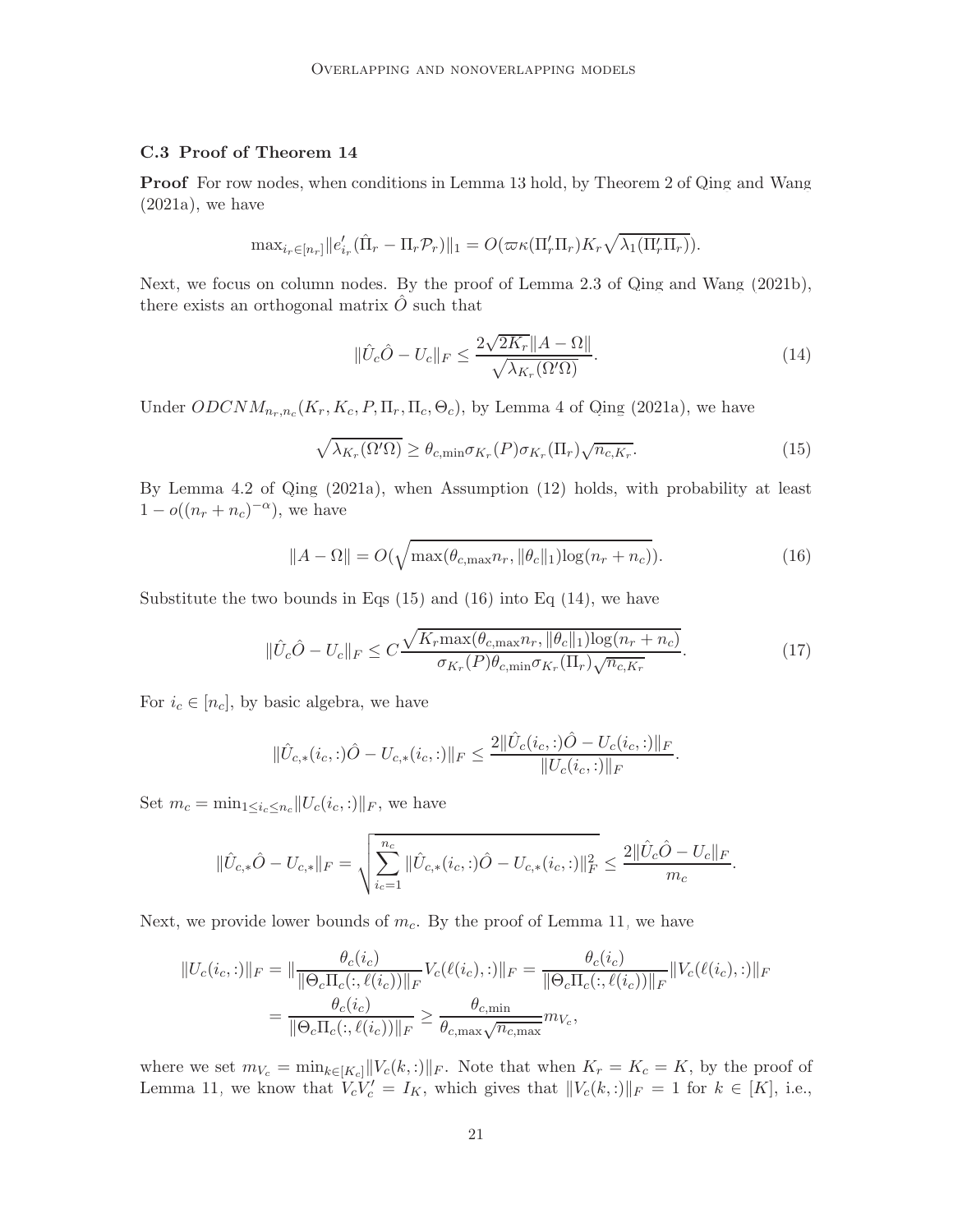<span id="page-21-0"></span>Qing

 $m_{V_c} = 1$  when  $K_r = K_c = K$ . However, when  $K_r < K_c$ , it is challenge to obtain a positive lower bound of  $m_{V_c}$ . Hence, we have  $\frac{1}{m_c} \leq$  $\theta_{c,\text{max}}\sqrt{n_{c,\text{max}}}$  $\frac{\max\{V\}}{ \theta_{c,\min} m_{V_c}}$ . Then, by Eq [\(17\)](#page-20-3), we have

$$
\|\hat{U}_{c,*}\hat{O}-U_{c,*}\|_F = O(\frac{\theta_{c,\max}\sqrt{K_r\max(\theta_{c,\max}n_r,\|\theta_c\|_1)n_{c,\max}\log(n_r+n_c)}}{\sigma_{K_r}(P)\theta_{c,\min}^2m_{V_c}\sigma_{K_r}(\Pi_r)\sqrt{n_{c,K_r}}}).
$$

Let  $\varsigma > 0$  be a small quantity, by Lemma 2 in [Joseph and Yu \(2016](#page-24-6)), if

$$
\frac{\sqrt{K_c}}{\varsigma} \|U_{c,*} - \hat{U}_{c,*}\hat{O}\|_F \left(\frac{1}{\sqrt{n_{c,k}}} + \frac{1}{\sqrt{n_{c,l}}}\right) \le \|B_c(k,:) - B_c(l,:) \|_F, \text{ for each } 1 \le k \ne l \le K_c,
$$
\n(18)

then the clustering error  $\hat{f}_c = O(\varsigma^2)$ . Setting  $\varsigma = \frac{2}{\delta_c} \sqrt{\frac{K_c}{n_{c,\min}}} ||U_{c,*} - \hat{U}_{c,*} \hat{O}||_F$  makes Eq [\(18\)](#page-21-0) hold for all  $1 \leq k \neq l \leq K_c$ . Then we have  $\hat{f}_c = O(\varsigma^2) = O(\frac{K_c ||U_{c,*} - \hat{U}_{c,*} \hat{O}||_F^2}{\delta_c^2 n_{c,\min}})$ . By Eq [\(17\)](#page-20-3), we have

$$
\hat{f}_c = O\left(\frac{\theta_{c,\max}^2 K_r K_c \max(\theta_{c,\max} n_r, \|\theta_c\|_1) n_{c,\max} \log(n_r + n_c)}{\sigma_{K_r}^2(P) \theta_{c,\min}^4 \delta_c^2 m_{V_c}^2 \sigma_{K_r}^2(\Pi_r) n_{c,K_r} n_{c,\min}}\right).
$$

Especially, when  $K_r = K_c = K$ ,  $\delta_c = \sqrt{2}$  under  $ODCNM_{n_r,n_c}(K_r, K_c, P, \Pi_r, \Pi_c, \Theta_c)$  by Lemma [11,](#page-8-1) and  $m_{V_c} = 1$ . When  $K_r = K_c = K$ , we have

$$
\hat{f}_c = O\left(\frac{\theta_{c,\max}^2 K^2 \max(\theta_{c,\max} n_r, \|\theta_c\|_1) n_{c,\max} \log(n_r + n_c)}{\sigma_K^2(P) \theta_{c,\min}^4 \sigma_K^2(\Pi_r) n_{c,\min}^2}\right).
$$

|  |  |  | C.4 Proof of Corollary 15 |  |
|--|--|--|---------------------------|--|
|--|--|--|---------------------------|--|

**Proof** For row nodes, under conditions of Corollary [15,](#page-10-1) we have

$$
\max_{i_r \in [n_r]} ||e'_{i_r}(\hat{\Pi}_r - \Pi_r \mathcal{P}_r)||_1 = O(\varpi K_r \sqrt{\frac{n_r}{K_r}}) = O(\varpi \sqrt{K n_r}).
$$

Under conditions of Corollary [15,](#page-10-1)  $\kappa(\Omega) = O(1)$  and  $\mu \leq C \frac{\theta_{c,\max}^2}{\theta_{c,\min}^2}$  $\frac{\theta_{c,\max}^c}{\theta_{c,\min}^2} \leq C$  for some  $C > 0$  by Lemma 2 of [Qing \(2021a](#page-24-14)). Then, by Lemma [13,](#page-9-1) we have

$$
\varpi = O(\frac{\sqrt{\theta_{c,\max} K_r}(\kappa(\Omega)\sqrt{\frac{\max(n_r, n_c)\mu}{\min(n_r, n_c)}} + \sqrt{\log(n_r + n_c)})}{\theta_{c,\min} \sigma_{K_r}(P)\sigma_{K_r}(\Pi_r)\sqrt{n_{c,K_r}}})
$$
\n
$$
= O(\frac{\sqrt{\theta_{c,\max} K}(\kappa(\Omega)\sqrt{\frac{\max(n_r, n_c)\mu}{\min(n_r, n_c)}} + \sqrt{\log(n_r + n_c)})}{\theta_{c,\min} \sigma_K(P)\sigma_K(\Pi_r)\sqrt{n_{c,\min}}})
$$
\n
$$
= O(\frac{K^{1.5}\sqrt{\theta_{c,\max}}(\sqrt{\frac{C_{\max}(n_r, n_c)}{\min(n_r, n_c)}} + \sqrt{\log(n_r + n_c)})}{\theta_{c,\min} \sigma_K(P)\sqrt{n_r n_c}}),
$$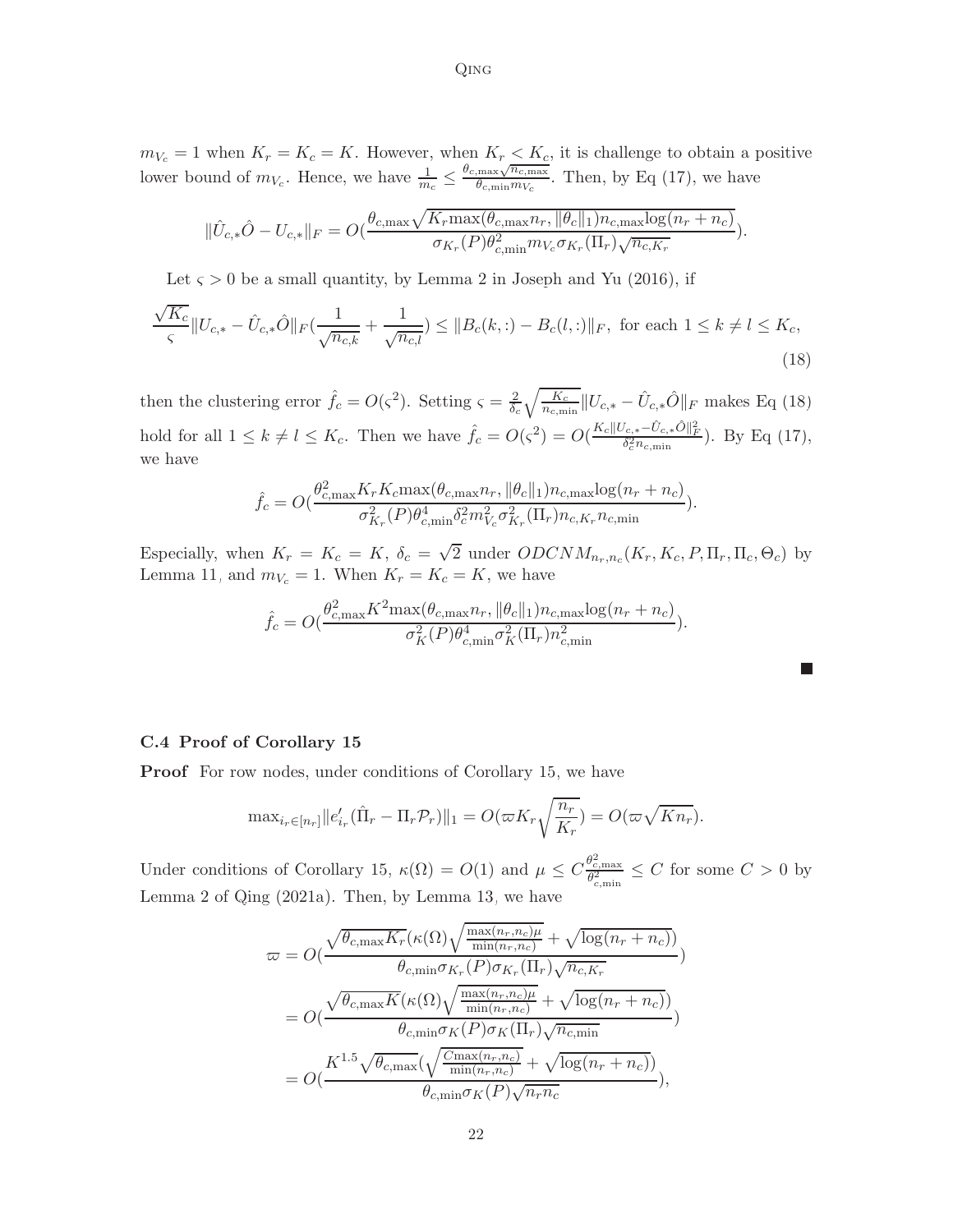which gives that

$$
\text{max}_{i_r \in [n_r]} ||e'_{i_r}(\hat{\Pi}_r - \Pi_r \mathcal{P}_r)||_1 = O(\frac{K^2 \sqrt{\theta_{c,\max}(\sqrt{\frac{C_{\max}(n_r, n_c)}{\min(n_r, n_c)}} + \sqrt{\log(n_r + n_c)})}}{\theta_{c,\min} \sigma_K(P) \sqrt{n_c}}).
$$

The reason that we do not consider the case when  $K_r < K_c$  for row nodes is similar as that of Corollary [7,](#page-7-0) and we omit it here.

For column nodes, under conditions of Corollary [15,](#page-10-1) we have

$$
\hat{f}_c = O(\frac{\theta_{c,\max}^2 K_r K_c \max(\theta_{c,\max} n_r, \|\theta_c\|_1) n_{c,\max} \log(n_r + n_c)}{\sigma_{K_r}^2(P) \theta_{c,\min}^4 \delta_c^2 m_{V_c}^2 \sigma_{K_r}^2 (\Pi_r) n_{c,K_r} n_{c,\min}})
$$
\n
$$
= O(\frac{\theta_{c,\max}^2 K_r^2 K_c^2 \max(\theta_{c,\max} n_r, \|\theta_c\|_1) \log(n_r + n_c)}{\sigma_{K_r}^2(P) \theta_{c,\min}^4 \delta_c^2 m_{V_c}^2 n_r n_c}).
$$

For the case  $K_r = K_c = K$ , we have

$$
\hat{f}_c = O(\frac{\theta_{c,\max}^2 K^2 \max(\theta_{c,\max} n_r, \|\theta_c\|_1) n_{c,\max} \log(n_r + n_c)}{\sigma_K^2(P) \theta_{c,\min}^4 \sigma_K^2(\Pi_r) n_{c,\min}^2})
$$
\n
$$
= O(\frac{\theta_{c,\max}^2 K^4 \max(\theta_{c,\max} n_r, \|\theta_c\|_1) \log(n_r + n_c)}{\sigma_K^2(P) \theta_{c,\min}^4 n_r n_c}).
$$

When  $n_r = O(n)$ ,  $n_c = O(n)$ ,  $K_r = O(1)$  and  $K_c = O(1)$ , the corollary follows immediately by basic algebra.

#### <span id="page-22-0"></span>Appendix D. The degee-corrected overlapping and nonoverlapping model

Here, we extend ONM by introducing degree heterogeneities for row nodes with overlapping property in the directed network N. Let  $\theta_r$  be an  $n_r \times 1$  vector whose  $i_r$ -th entry is the degree heterogeneity of row node  $i_r$ , for  $i_r \in [n_r]$ . Let  $\Theta_r$  be an  $n_r \times n_r$  diagonal matrix whose  $i_r$ -th diagonal element is  $\theta_r(i_r)$ . The extended model for generating A is as follows:

<span id="page-22-1"></span>
$$
\Omega := \Theta_r \Pi_r P \Pi'_c, \quad A(i_r, i_c) \sim \text{Bernoulli}(\Omega(i_r, i_c)) \qquad \text{for } i_r \in [n_r], i_c \in [n_c]. \tag{19}
$$

Definition 17 *Call model [\(1\)](#page-2-1), [\(2\)](#page-2-3), [\(3\)](#page-2-0),[\(4\)](#page-2-4), [\(19\)](#page-22-1) the Degree-Corrected Overlapping and Nonoverlapping model (DCONM) and denote it by*  $DCONM_{n_r,n_c}(K_r, K_c, P, \Pi_r, \Pi_c, \Theta_r)$ .

The following conditions are sufficient for the identifiability of DCONM:

- (II1)  $\text{rank}(P) = K_r$ ,  $\text{rank}(\Pi_r) = K_r$ ,  $\text{rank}(\Pi_c) = K_c$ , and  $P(k, k) = 1$  for  $k \in [K_r]$ .
- <span id="page-22-2"></span>• (II2) There is at least one pure row node for each of the  $K_r$  row communities.

For degree-corrected overlapping models, it is popular to require that  $P$  has unit-"diagonal" elements for model identifiability, see the model identifiability requirements on the DCMM model of [Jin et al. \(2017](#page-24-3)) and the OCCAM model of [Zhang et al. \(2020](#page-25-0)). Follow similar proof as that of Lemma [3,](#page-3-0) we have the following lemma.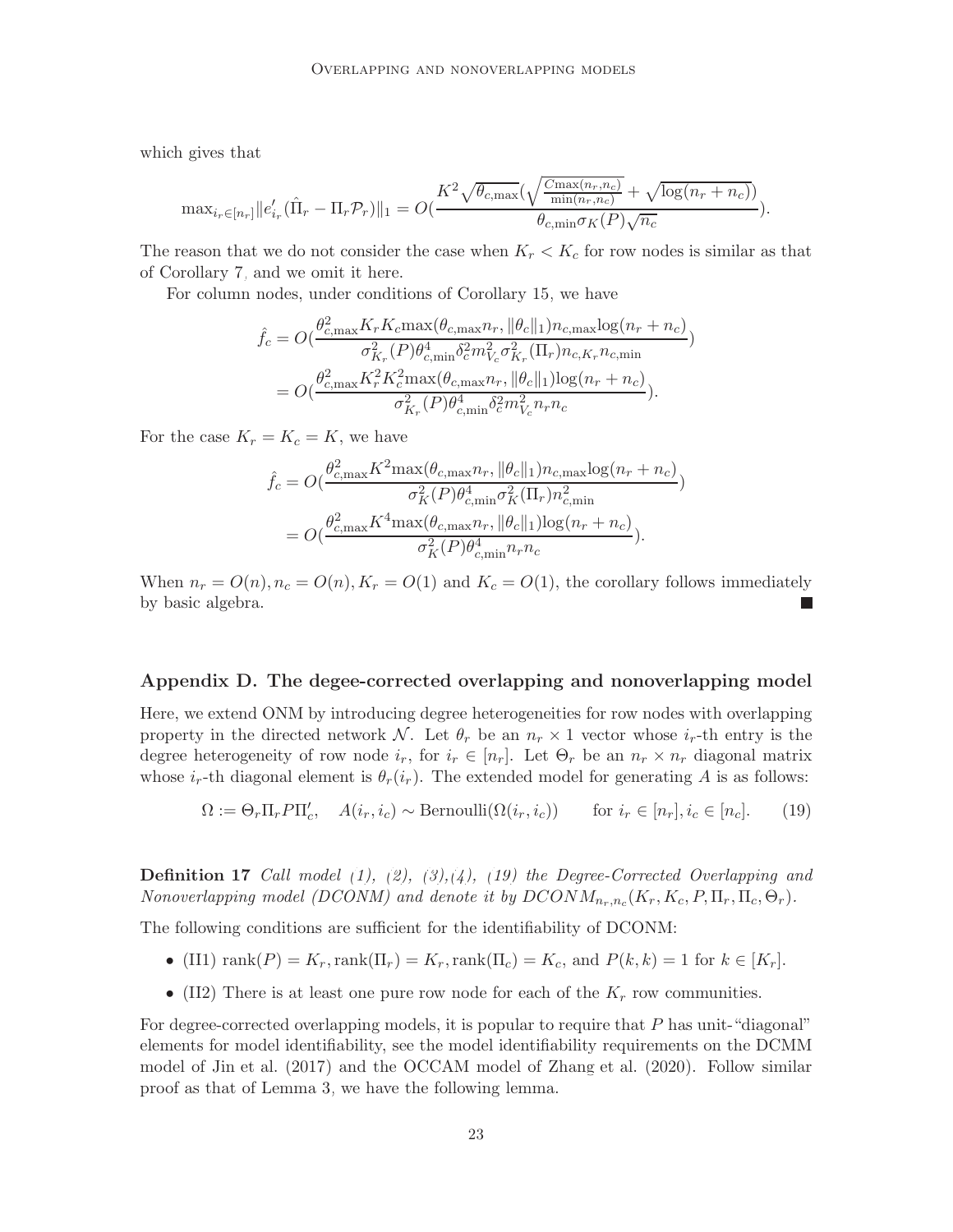**Lemma 18** *Under*  $DCONM_{n_r,n_c}(K_r, K_c, P, \Pi_r, \Pi_c, \Theta_r)$ , there exist an unique  $K_r \times K_r$ *matrix*  $B_r$  *and an unique*  $K_c \times K_r$  *matrix*  $B_c$  *such that* 

- $U_r = \Theta_r \Pi_r B_r$  where  $B_r = \Theta_r^{-1}(\mathcal{I}_r, \mathcal{I}_r) U_r(\mathcal{I}_r, :)$ .
- <span id="page-23-0"></span>•  $U_c = \Pi_c B_c$ . Meanwhile,  $U_c(i_c,:) = U_c(\bar{i}_c,:)$  when  $\ell(i_c) = \ell(\bar{i}_c)$  for  $i_c, \bar{i}_c \in [n_c]$ , i.e.,  $U_c$ *has*  $K_c$  *distinct rows. Furthermore, when*  $K_r = K_c = K$ *, we have*  $||B_c(k,.) - B_c(l,.)||$  $||F| = \sqrt{\frac{1}{n_{c,k}} + \frac{1}{n_{c,l}}}$  for all  $1 \leq k < l \leq K$ .

The following proposition guarantees the identifiability of DCONM.

Proposition 19 *If conditions (II1) and (II2) hold, DCONM is identifiable: For eligible*  $(P, \Pi_r, \Pi_c, \Theta_r)$  and  $(\check{P}, \check{\Pi}_r, \check{\Pi}_c, \check{\Theta}_r)$ , if  $\Theta_r \Pi_r P \Pi_c' = \check{\Theta}_r \check{\Pi}_r \check{P} \check{\Pi}_c'$ , then  $P = \check{P}, \Pi_r = \check{\Pi}_r, \Pi_c = \check{\Pi}_r$  $\check{\Pi}_c, \Theta_r = \check{\Theta}_r.$ 

**Proof** By Lemma [18,](#page-22-2) since  $U_c = \Pi_c B_c = \Pi_c U_c(\mathcal{I}_c, :) = \tilde{\Pi}_c U_c(\mathcal{I}_c, :)$ , we have  $\Pi_c = \tilde{\Pi}_c$ . Since  $\Omega(\mathcal{I}_r, \mathcal{I}_c) = \Theta_r(\mathcal{I}_r, \mathcal{I}_r) \Pi_r(\mathcal{I}_r, :) P \Pi_c'(\mathcal{I}_c, :) = \Theta_r(\mathcal{I}_r, \mathcal{I}_r) P = U_r(\mathcal{I}_r, :) \Lambda U_c'(\mathcal{I}_c, :)$ , we have  $\Theta_r(\mathcal{I}_r, \mathcal{I}_r) = \text{diag}(U_r(\mathcal{I}_r, :)\mathcal{M}_c'(\mathcal{I}_c, :))$  by the condition that  $P(k, k) = 1$  for  $k \in$ [K<sub>r</sub>]. Therefore, we also have  $\mathcal{O}_r(\mathcal{I}_r, \mathcal{I}_r) = \text{diag}(U_r(\mathcal{I}_r, \cdot) \Lambda U_c'(\mathcal{I}_c, \cdot)),$  which gives that  $\Theta_r(\mathcal{I}_{r}, \mathcal{I}_{r}) = \check{\Theta}_r(\mathcal{I}_r, \mathcal{I}_r)$ . Since  $\check{\Theta}_r(\mathcal{I}_r, \mathcal{I}_r)P = U_r(\mathcal{I}_r, \cdot) \Lambda U_c'(\mathcal{I}_c, \cdot) = \Theta_r(\mathcal{I}_r, \mathcal{I}_r)P$ , we have  $P = \check{P}$ . By Lemma [18,](#page-22-2) since  $U_r = \Theta_r \Pi_r \Theta_r^{-1}(\mathcal{I}_r, \mathcal{I}_r) U_r(\mathcal{I}_r, \cdot) = \check{\Theta}_r \check{\Pi}_r \check{\Theta}_r^{-1}(\mathcal{I}_r, \mathcal{I}_r) U_r(\mathcal{I}_r, \cdot) =$  $\check{\Theta}_r \check{\Pi}_r \Theta_r^{-1}(\mathcal{I}_r, \mathcal{I}_r) U_r(\mathcal{I}_r, \cdot)$  and  $U_r(\mathcal{I}_r, \cdot)$  is an nonsingular matrix, we have  $\Theta_r \check{\Pi}_r = \check{\Theta}_r \check{\Pi}_r$ . Since  $\|\Pi_r(i_r,:)\|_1 = \|\check{\Pi}_r(i_r,:)\|_1 = 1$  for  $i_r \in [n_r]$ , we have  $\Pi_r = \check{\Pi}_r$  and  $\Theta_r = \check{\Theta}_r$ .

Remark 20 *(The reason that we do not introduce a model as an extension of ONM by considering degree heterogeneities for both row and column nodes) Suppose we propose an extension model (call it nontrivial-extension-of-ONM, and ne-ONM for short) of ONM such that*  $\mathbb{E}[A] = \Omega = \Theta_r \Pi_r P \Pi_c' \Theta_c$ . For model identifiability, we see that if ne-ONM *is identifiable, the following should holds: when*  $\Omega = \Theta_r \Pi_r P \Pi_c' \Theta_c = \check{\Theta}_r \check{\Pi}_r \check{P} \check{\Pi}_c' \check{\Theta}_c$ , we have  $\Theta_r = \check{\Theta}_r, \Pi_r = \check{\Pi}_r, P = \check{P}, \Pi_c = \check{\Pi}_c$  and  $\Theta_c = \check{\Theta}_c$ . Now we check the identifiabil-*ity of ne-ONM. Follow proof of Lemma [19,](#page-23-0) since*  $\Omega(\mathcal{I}_r, \mathcal{I}_c) = \Theta_r(\mathcal{I}_r, \mathcal{I}_r) \Pi_r(\mathcal{I}_r, :) P \Pi_c'(\mathcal{I}_c, :)$  $\Theta_c(\mathcal{I}_c, \mathcal{I}_c) = \Theta_r(\mathcal{I}_r, \mathcal{I}_r) P \Theta_c(\mathcal{I}_c, \mathcal{I}_c) = U_r(\mathcal{I}_r, :) \Lambda U_c'(\mathcal{I}_c, :)$ , we have  $\Theta_r(\mathcal{I}_r, \mathcal{I}_r) P = U_r(\mathcal{I}_r, :)$  $\Delta D_c'(Z_c, z) \Theta_c^{-1}(Z_c, \mathcal{I}_c)$ . If we assume that  $P(k, k) = 1$  for  $k \in [K_r]$ , we have  $\Theta_r(\mathcal{I}_r, \mathcal{I}_r) =$  $diag(U_r(\mathcal{I}_r, \cdot)\Lambda U_c'(\mathcal{I}_c, \cdot))\Theta_c^{-1}(\mathcal{I}_c, \mathcal{I}_c)).$  Similarly, we have  $\check{\Theta}_r(\mathcal{I}_r, \mathcal{I}_r) = diag(U_r(\mathcal{I}_r, \cdot)\Lambda U_c'(\mathcal{I}_c, \cdot))$  $(\Theta_c^{-1}(\mathcal{I}_c, \mathcal{I}_c))$ , and it is impossible to guarantee the uniqueness of  $\Theta_r(\mathcal{I}_r, \mathcal{I}_r)$  such that  $\check{\Theta}_r(\mathcal{I}_r, \mathcal{I}_r)$  *unless we further assume that*  $\Theta_c(\mathcal{I}_c, \mathcal{I}_c)$  *is a fixed matrix. However, when we fix*  $\Theta_c(\mathcal{I}_c, \mathcal{I}_c)$  *such that ne-ONM is identifiable, ne-ONM is nontrivial due to the fact*  $\Theta_c(\mathcal{I}_c, \mathcal{I}_c)$ *is fixed. And ne-ONM is trivial only when we set*  $\Theta_c(\mathcal{I}_c, \mathcal{I}_c) = I_{K_c}$ , however, for such ne-*ONM* when  $\Theta_c(\mathcal{I}_c, \mathcal{I}_c) = I_{K_c}$ , ne-*ONM* is *DCONM* actually. The above analysis proposes *the reason that why we do not extend ONM by considering*  $\Theta_r$  *and*  $\Theta_c$  *simultaneously.* 

Follow similar idea as [Qing \(2021a](#page-24-14)), we can design spectral algorithm with consistent estimation to fit DCONM. Compared with ONM and ODCNM, the identifiability requirement of DCONM on P is too strict such that DCONM only model directed network generated from P with diagonal "unit" elements, and this is the reason we do not provide DCONM in the main text and propose further algorithmic study as well as theoretical study for it.  $\square$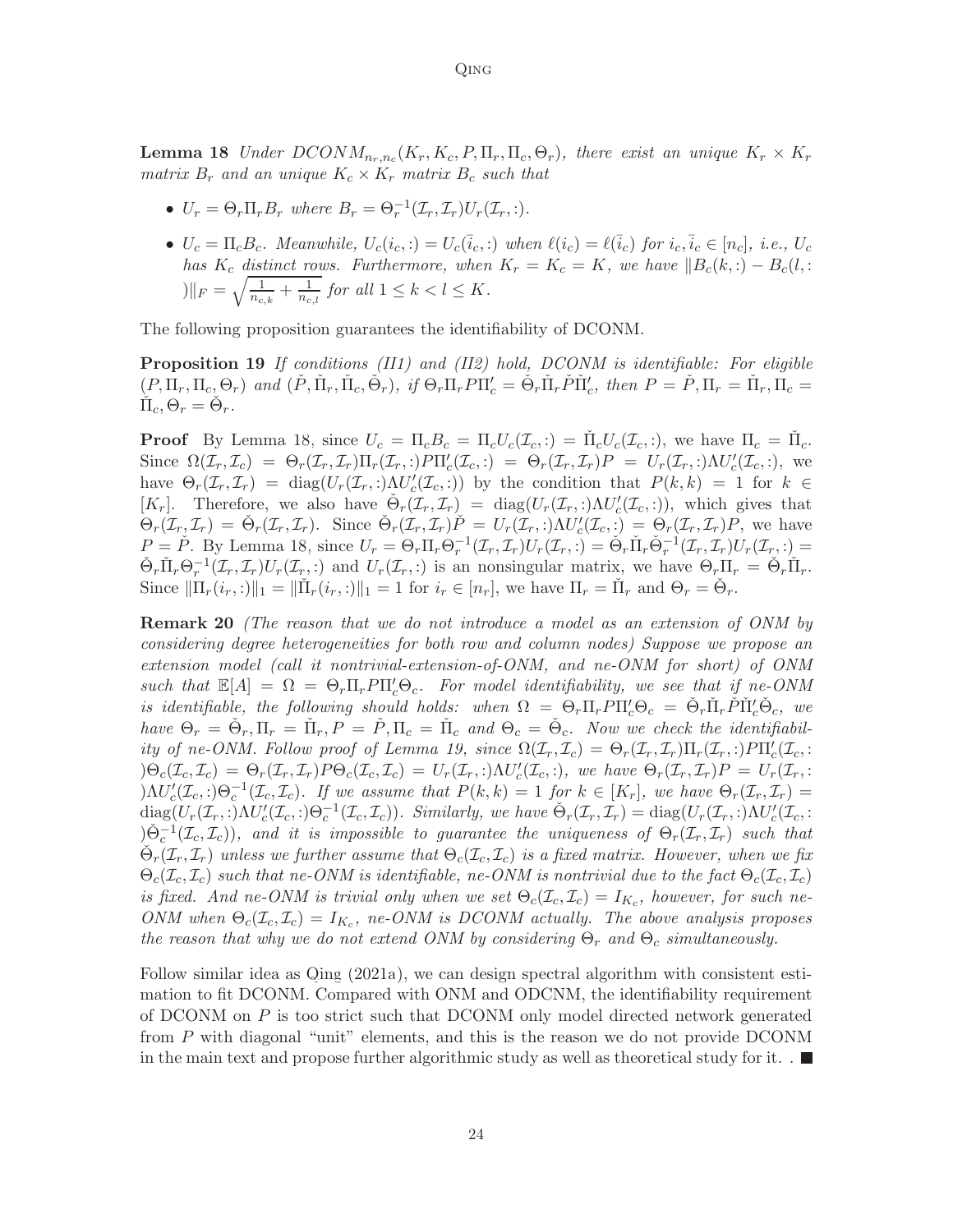# References

- <span id="page-24-2"></span>Edoardo M. Airoldi, David M. Blei, Stephen E. Fienberg, and Eric P. Xing. Mixed membership stochastic blockmodels. *Journal of Machine Learning Research*, 9:1981–2014, 2008.
- <span id="page-24-10"></span>Edoardo M. Airoldi, Xiaopei Wang, and Xiaodong Lin. Multi-way blockmodels for analyzing coordinated high-dimensional responses. *The Annals of Applied Statistics*, 7(4):2431– 2457, 2013.
- <span id="page-24-13"></span>P. Erdos and A. Rényi. On the evolution of random graphs. pages  $38-82$ , 2011.
- <span id="page-24-11"></span>Nicolas Gillis and Stephen A. Vavasis. Semidefinite programming based preconditioning for more robust near-separable nonnegative matrix factorization. *SIAM Journal on Optimization*, 25(1):677–698, 2015.
- <span id="page-24-0"></span>Paul W. Holland, Kathryn Blackmond Laskey, and Samuel Leinhardt. Stochastic blockmodels: First steps. *Social Networks*, 5(2):109–137, 1983.
- <span id="page-24-7"></span>Jiashun Jin. Fast community detection by SCORE. *Annals of Statistics*, 43(1):57–89, 2015.
- <span id="page-24-3"></span>Jiashun Jin, Zheng Tracy Ke, and Shengming Luo. Estimating network memberships by simplex vertex hunting. *arXiv: Methodology*, 2017.
- <span id="page-24-6"></span>Antony Joseph and Bin Yu. Impact of regularization on spectral clustering. *Annals of Statistics*, 44(4):1765–1791, 2016.
- <span id="page-24-1"></span>Brian Karrer and M. E. J. Newman. Stochastic blockmodels and community structure in networks. *Physical Review E*, 83(1):16107, 2011.
- <span id="page-24-5"></span>Jing Lei and Alessandro Rinaldo. Consistency of spectral clustering in stochastic block models. *Annals of Statistics*, 43(1):215–237, 2015.
- <span id="page-24-9"></span>Xueyu Mao, Purnamrita Sarkar, and Deepayan Chakrabarti. Overlapping clustering models, and one (class) svm to bind them all. In *Advances in Neural Information Processing Systems*, volume 31, pages 2126–2136, 2018.
- <span id="page-24-8"></span>Xueyu Mao, Purnamrita Sarkar, and Deepayan Chakrabarti. Estimating mixed memberships with sharp eigenvector deviations. *Journal of the American Statistical Association*, pages 1–13, 2020.
- <span id="page-24-4"></span>Tai Qin and Karl Rohe. Regularized spectral clustering under the degree-corrected stochastic blockmodel. *Advances in Neural Information Processing Systems 26*, pages 3120–3128, 2013.
- <span id="page-24-14"></span>Huan Qing. Directed degree corrected mixed membership model and estimating community memberships in directed networks. *arXiv preprint arXiv:2109.07826*, 2021a.
- <span id="page-24-12"></span>Huan Qing. A useful criterion on studying consistent estimation in community detection. *arXiv preprint arXiv:2109.14950*, 2021b.